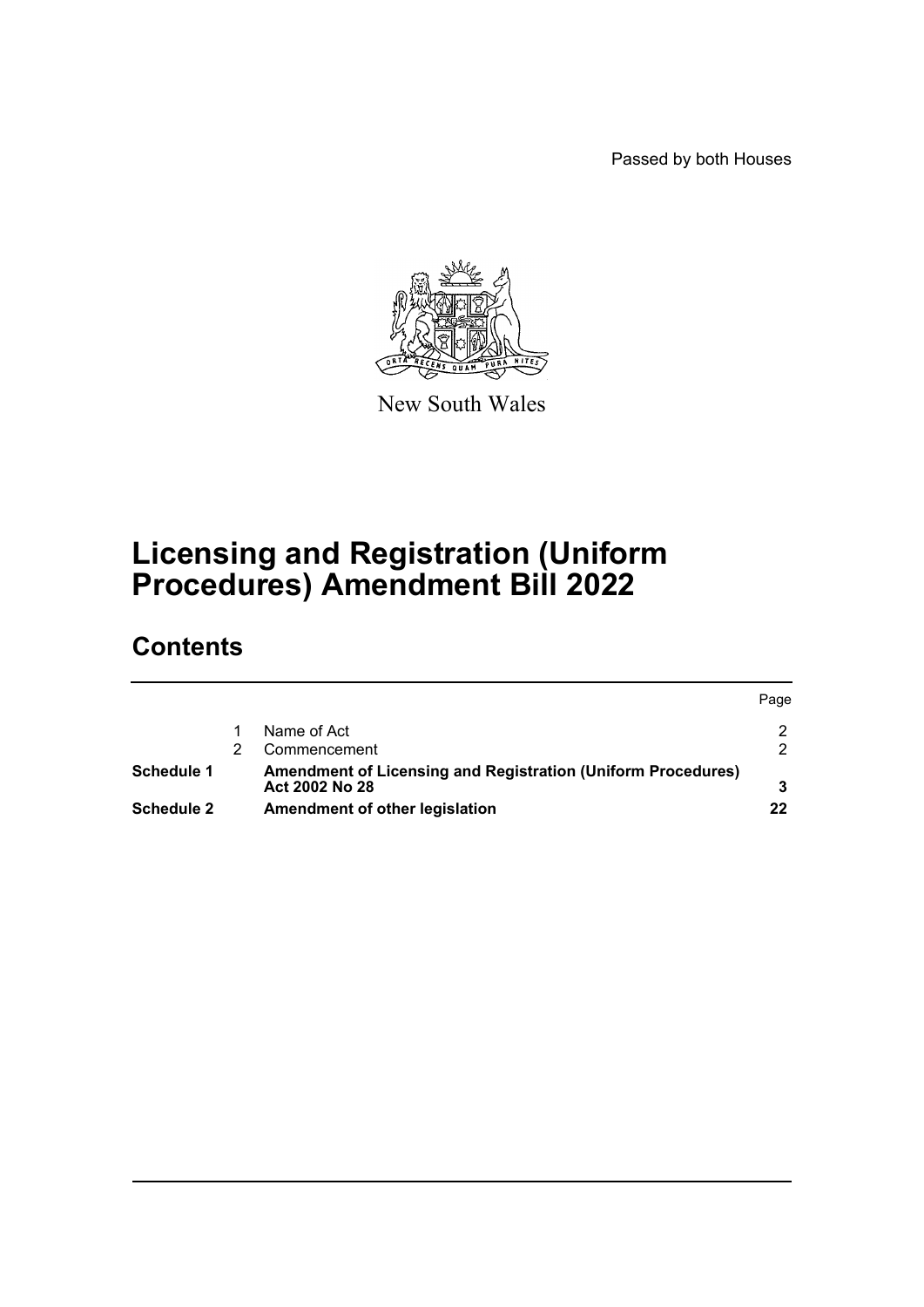*I certify that this public bill, which originated in the Legislative Assembly, has finally passed the Legislative Council and the Legislative Assembly of New South Wales.*

> *Clerk of the Legislative Assembly. Legislative Assembly, Sydney, , 2022*



New South Wales

# **Licensing and Registration (Uniform Procedures) Amendment Bill 2022**

Act No , 2022

An Act to amend the *Licensing and Registration (Uniform Procedures) Act 2002* to streamline procedures for certain licences, registrations and other authorisations and make provision for issuing digital licences; and to make consequential amendments to other legislation.

*I have examined this bill and find it to correspond in all respects with the bill as finally passed by both Houses.*

*Assistant Speaker of the Legislative Assembly.*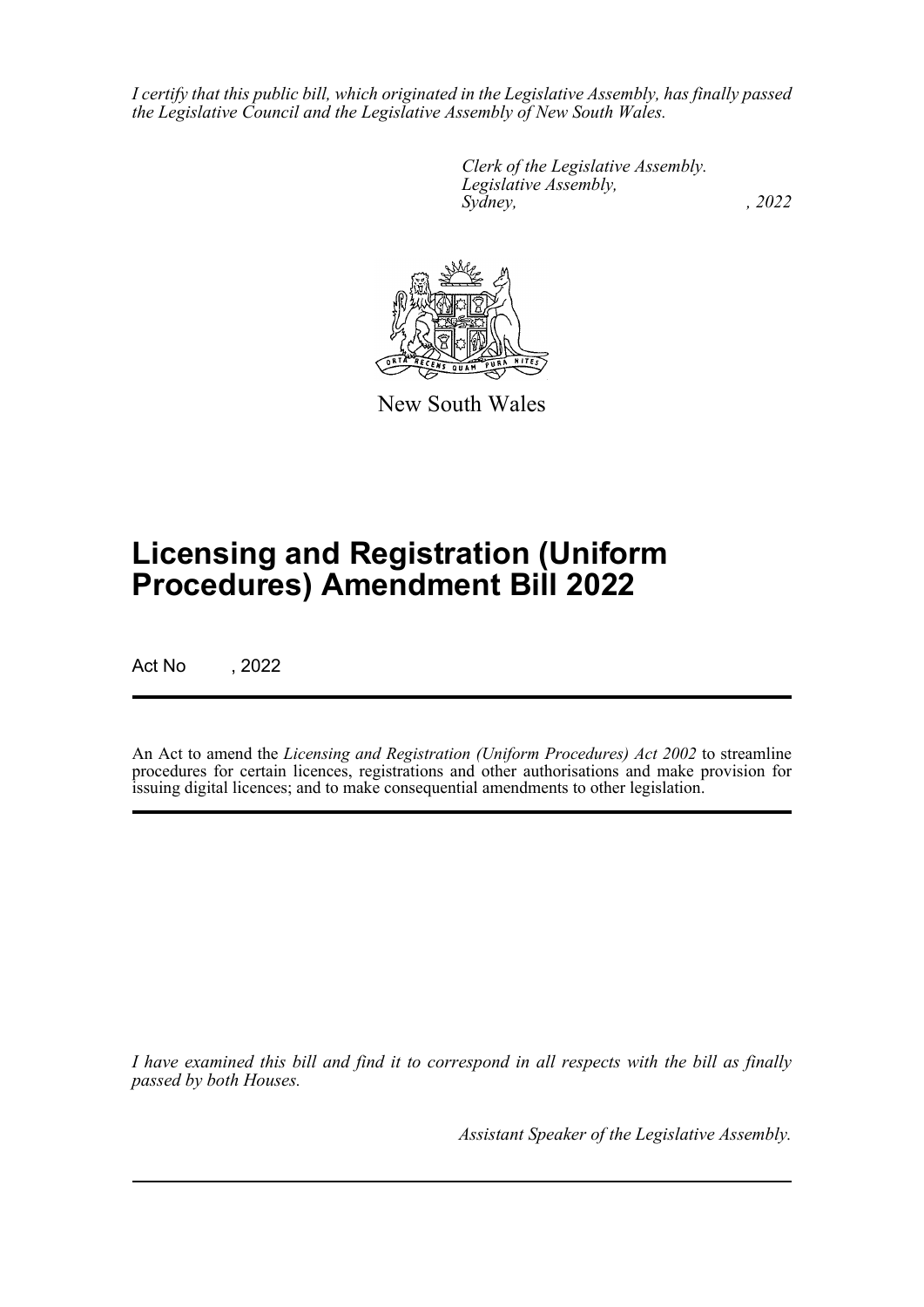Licensing and Registration (Uniform Procedures) Amendment Bill 2022 [NSW]

# <span id="page-2-0"></span>**The Legislature of New South Wales enacts—**

## **1 Name of Act**

This Act is the *Licensing and Registration (Uniform Procedures) Amendment Act 2022*.

# <span id="page-2-1"></span>**2 Commencement**

- (1) This Act commences on a day or days to be appointed by proclamation, except as provided by subsection (2).
- (2) Schedules 1.1, 2.10 and 2.15[1] commence on the date of assent to this Act.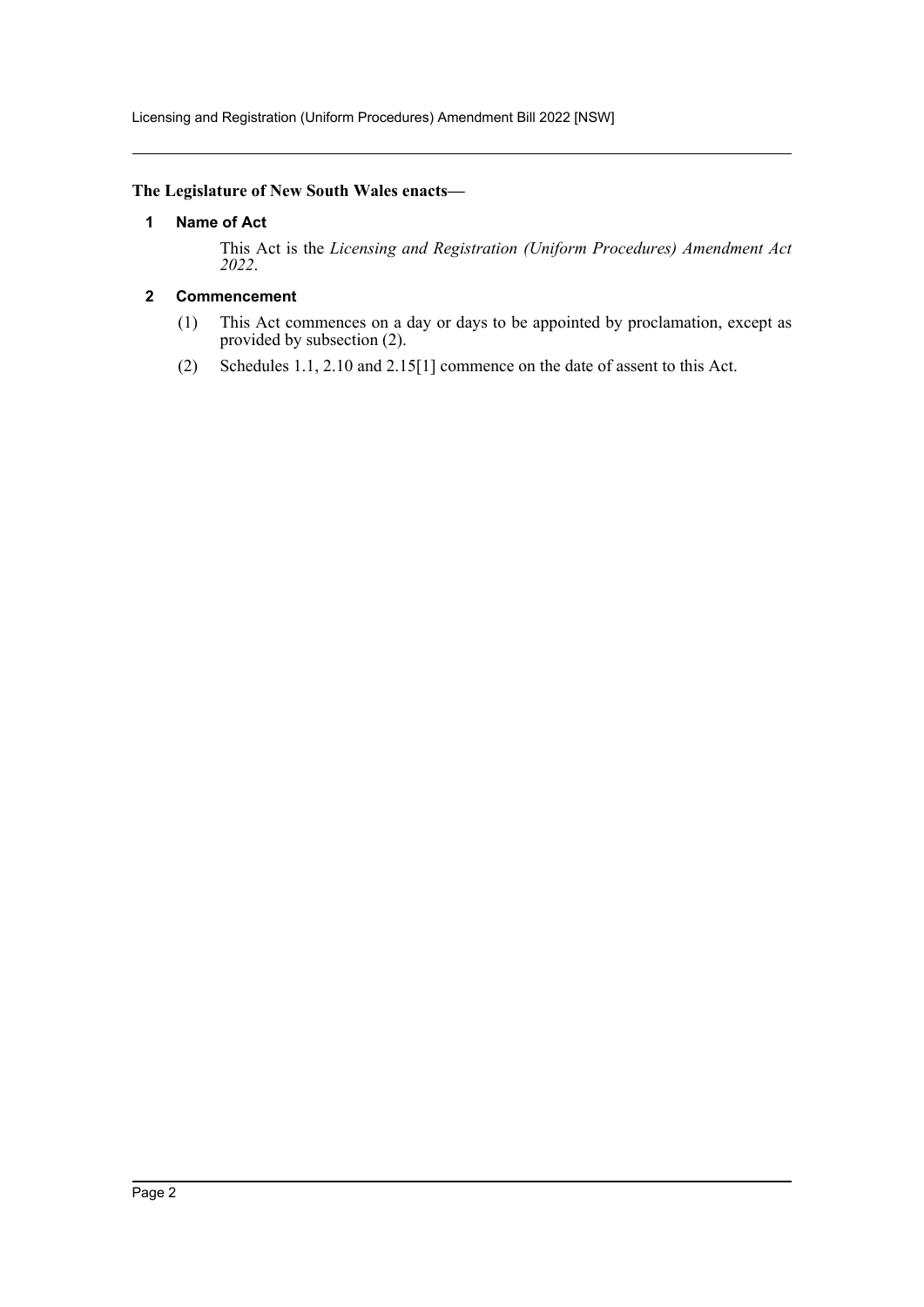# <span id="page-3-0"></span>**Schedule 1 Amendment of Licensing and Registration (Uniform Procedures) Act 2002 No 28**

# **1.1 Amendment concerning digital licences**

# **Part 4B**

Insert after Part 4A—

# **Part 4B Digital form of licences**

## **80L Application of Part**

This Part applies to a licence arising under licensing legislation, subject to any modifications or limitations—

- (a) specified in the licensing legislation, or
- (b) prescribed by the regulations under this Act.

## **80M Definitions**

In this Part—

*issue* includes grant or give.

*issue a licence* includes restore, renew or replace a licence.

*licence* means—

- (a) a licence, certification, enrolment, registration, accreditation, permit or other authorisation, or
- (b) another document or thing prescribed by the regulations as a licence.

*licensing authority* means a person or body authorised under the licensing legislation to issue a licence.

*licensing legislation* means the Act or statutory rule under which a licence is issued.

# **80N Licences issued in digital form**

- (1) A licensing authority may issue a licence in a physical form, digital form or both.
- (2) The licensing authority may vary the form and content of the digital form of a licence at any time so long as the licence still complies with the particulars or other matter required by this Act or the relevant licensing legislation.

#### **80O Inspection of licences in digital form**

- (1) The holder of a licence who is required to produce the licence for inspection by a person must, if opting or required to use the digital form of the licence, show the licence to the person in a way that enables the person to properly inspect the licence.
- (2) The holder of a licence is not required, when a person is inspecting the digital form of the licence, to hand over the device used to display the digital form of the licence.
- (3) In this section—

*produce* a licence for inspection, includes show, display, provide or keep available.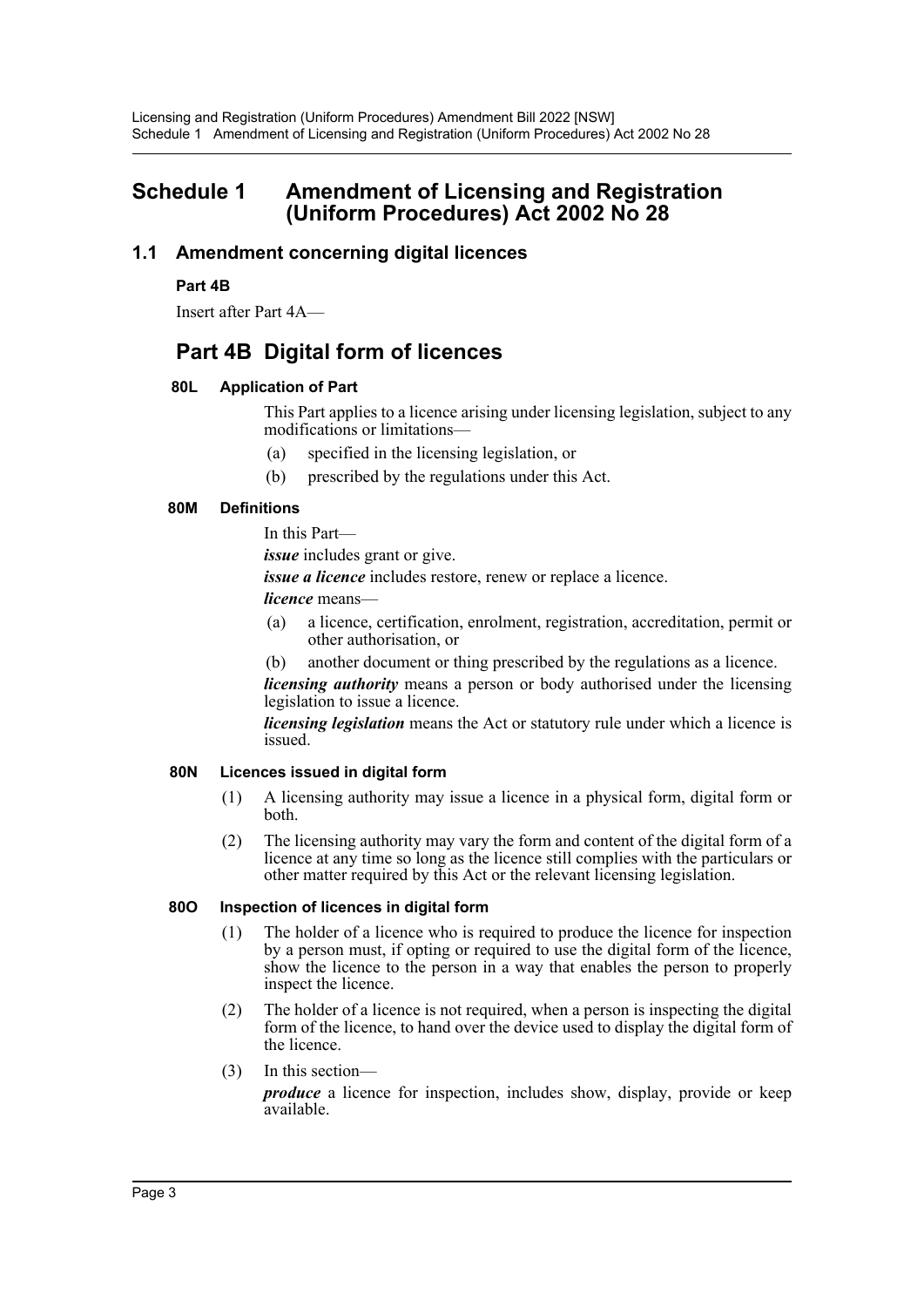#### **80P Special provisions for licences in digital form**

- (1) Provisions in this Act, or another Act or law, requiring a licence to be carried or displayed are satisfied if the holder of the licence carries the device on which the digital form of the licence is capable of being displayed.
- (2) Provisions in this Act, or another Act or law, requiring a licence to be physically surrendered, lodged or returned do not apply to the digital form of the licence.
- (3) If a provision in this Act, or another Act or law, allows the holder of a licence to cancel the licence by physically surrendering, lodging or returning the licence together with a notice—
	- (a) only the physical form of the licence needs to be surrendered, lodged or returned, or
	- (b) if the holder of the licence only holds a digital form of the licence, only the notice needs to be submitted.
- (4) Provisions in this Act, or another Act or law, requiring or permitting a licence to be physically retained or seized do not extend to the device on which the digital form of a licence is being displayed.

#### **80Q Regulations**

The regulations may exclude a licence or class of licences from the operation of this Part.

# **1.2 Amendments concerning uniform procedures and terminology**

## **[1] Sections 3–5**

Omit section 2A. Insert instead—

# **3 Object of Act**

The object of this Act is to create an efficient and customer focused system for New South Wales authorisations by establishing a consistent framework for—

- (a) applications, disciplinary action and administrative action for authorisations, and
- (b) the consensual sharing of information between the agencies involved concerning authorisations, and
- (c) the sharing and reuse of information about authorisations having regard to risk, and
- (d) the use of digital authorisations.

#### **4 Interpretation**

- (1) The Dictionary in Schedule 6 defines words and expressions used in this Act. **Note—** The *Interpretation Act 1987* contains definitions and other provisions that affect the interpretation and application of this Act.
- (2) Notes included in this Act do not form part of this Act.

# **5 Act binds Crown**

This Act binds the Crown in right of New South Wales and, in so far as the legislative power of Parliament permits, the Crown in all its other capacities.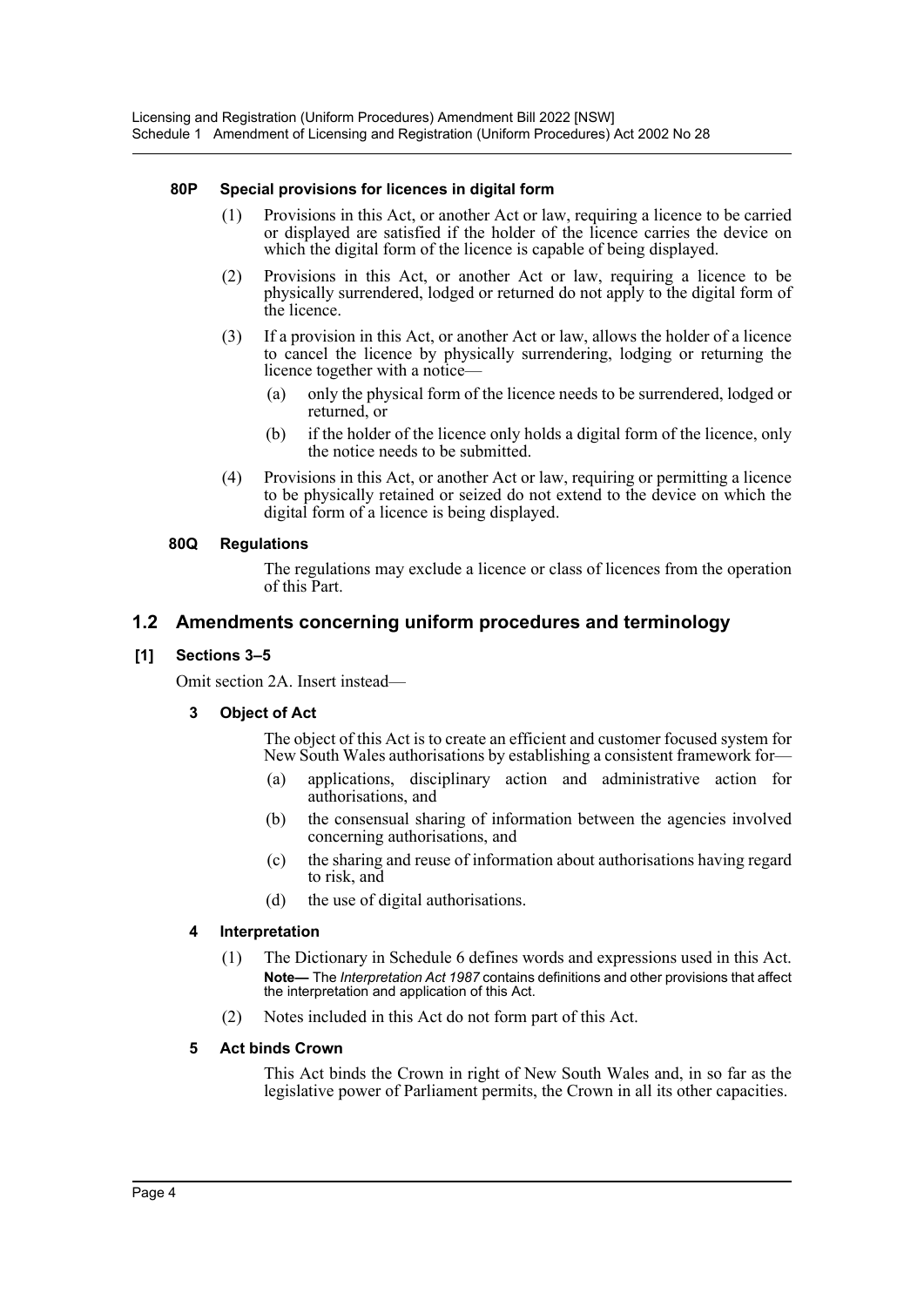# **[2] Part 2**

Omit Parts 2 and 3. Insert instead—

# **Part 2 Uniform procedures for certain authorisations**

# **Division 1 Introduction**

# **6 Application of Part**

- (1) This Part applies only to an authorisation mentioned in Schedule 1.
- (2) This Part applies to an authorisation subject to any modifications or limitations prescribed by or under the relevant regulatory legislation.
- (3) A statutory rule that establishes, amends or repeals an authorisation scheme may amend Schedule 1 to include, amend or omit matters arising from the establishment, amendment or repeal of the scheme.
- (4) The relevant regulatory legislation prevails to the extent of an inconsistency between this Part as applied to an authorisation and the relevant regulatory legislation.
- (5) This Part does not limit or otherwise affect the operation of—
	- (a) the *Mutual Recognition Act 1992* of the Commonwealth, or
	- (b) the *Trans-Tasman Mutual Recognition Act 1997* of the Commonwealth.

# **Division 2 Applications**

# **7 Applications for issuing authorisations**

- (1) An application for the issuing of an authorisation may be made to the relevant regulatory authority by—
	- (a) an individual aged 18 years or more, or
	- (b) a partnership or other association whose members are all individuals aged 18 years or more, or
	- (c) a corporation.
- (2) If the relevant regulatory legislation provides for the issuing of different classes of authorisation, the application must specify the class of authorisation sought by the applicant.
- (3) If the relevant regulatory legislation for a fixed-term authorisation provides for the issuing of authorisations for varying terms, the application must specify the term of authorisation sought by the applicant.

# **8 Applications for amendment of authorisations**

- (1) An application for the amendment of an authorisation may be made to the relevant regulatory authority by the holder at any time while the authorisation is in force.
- (2) Unless the relevant regulatory legislation provides differently, an authorisation may be amended only to change the following—
	- (a) particulars relating to the holder of the authorisation, including the holder's name and address,
	- (b) other particulars prescribed by the regulations.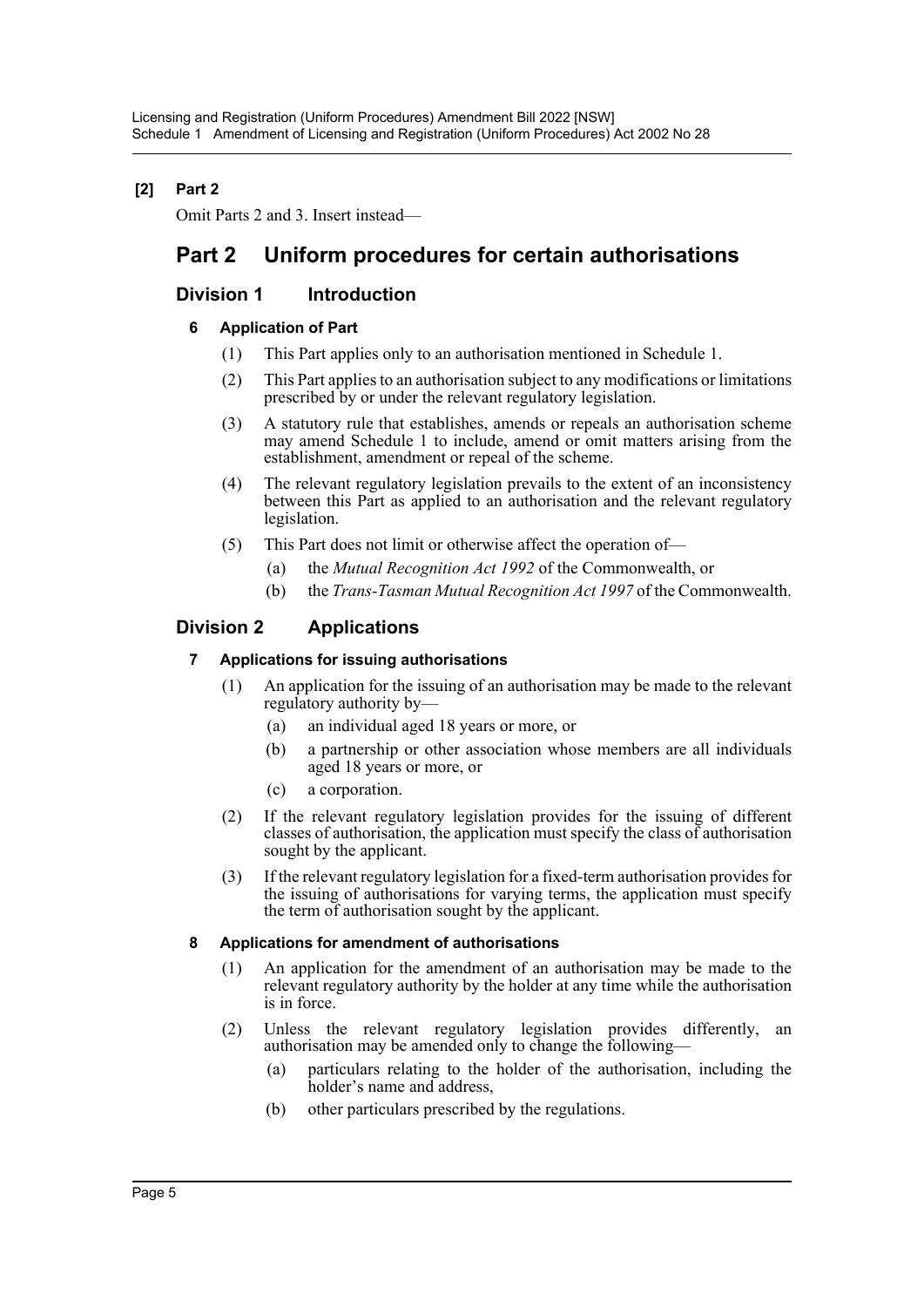# **9 Applications for transfer of authorisations**

- (1) This section applies to an authorisation that may be transferred under the relevant regulatory legislation.
- (2) An application for the transfer of an authorisation may be made to the relevant regulatory authority by the holder, together with the proposed transferee, at any time while the authorisation is in force.
- (3) The proposed transferee may be—
	- (a) an individual aged 18 years or more, or
	- (b) a partnership or other association whose members are all individuals aged 18 years or more, or
	- (c) a corporation.

## **10 Applications for renewal of authorisations**

- (1) An application for the renewal of a fixed-term authorisation may be made to the relevant regulatory authority by the holder at any time within 12 weeks before the authorisation expires.
- (2) If the relevant regulatory legislation provides for the issuing of authorisations for varying terms, the application must specify the term of authorisation sought by the applicant.

## **11 Applications for restoration of authorisations**

- (1) An application for the restoration of an authorisation may be made to the relevant regulatory authority by the holder at any time after the authorisation expires or is cancelled.
- (2) If the relevant regulatory legislation for a fixed-term authorisation provides for the issuing of authorisations for different terms, the application must specify the term of authorisation sought by the applicant.

#### **12 Applications for replacement of authorisations**

An application for the replacement of an authorisation document may be made to the relevant regulatory authority by the holder if the authorisation document is lost, damaged or destroyed.

#### **13 Procedure for making applications**

- (1) An application may be made in a non-electronic way or an electronic way.
- (2) An application in relation to a partnership or other association may be made on its behalf by an authorised member or employee.
- (3) An application in relation to a corporation may be made on its behalf by a director or a duly authorised employee.
- (4) An application made in a non-electronic way—
	- (a) must contain the information, if any, required by the relevant application form or as otherwise required by or under the relevant regulatory legislation, and
	- (b) must be signed, if provided in writing—
		- (i) by the applicant, and
		- (ii) for an application for the transfer of an authorisation—by the proposed transferee, and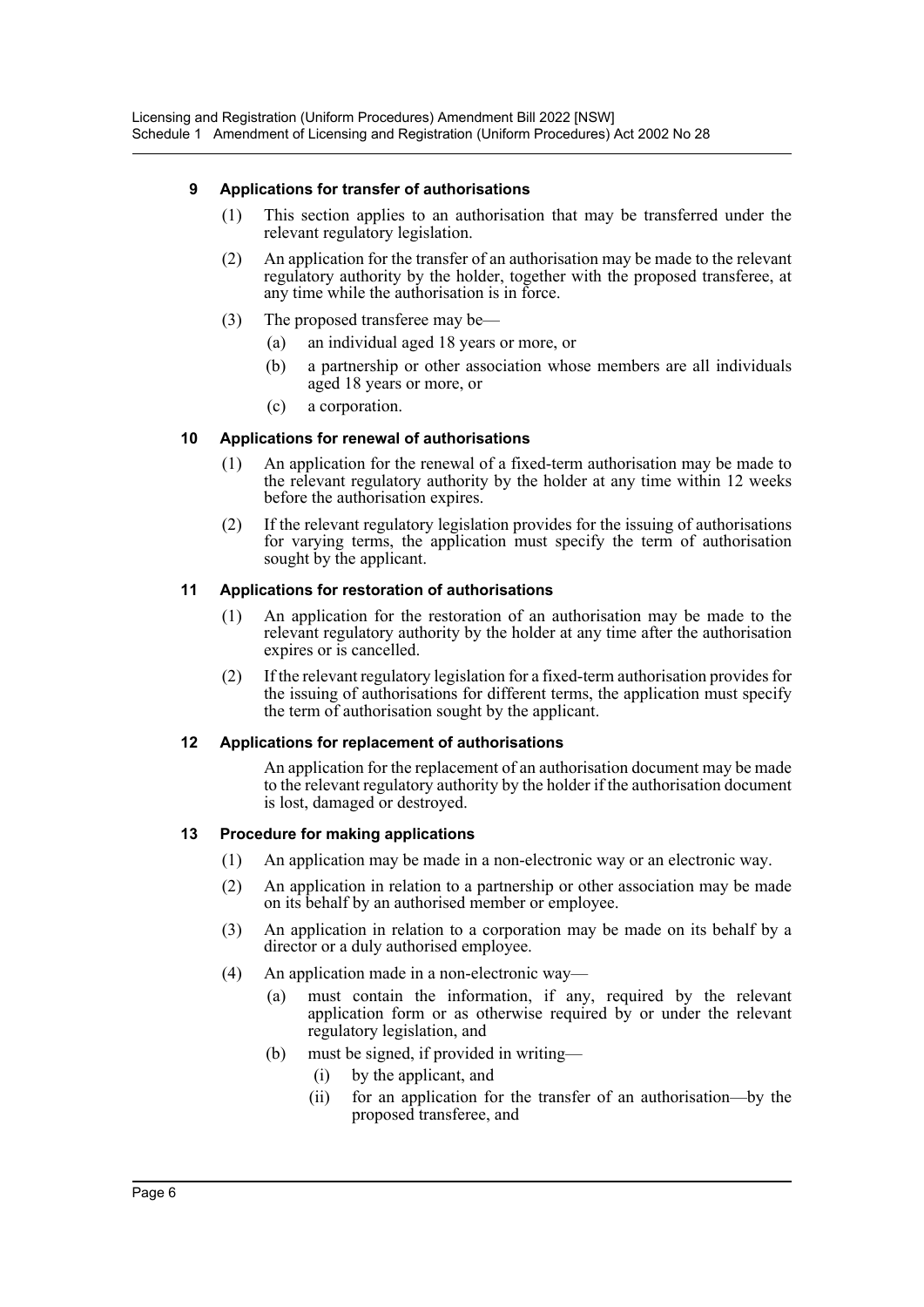- (c) must be lodged with, or sent or provided to, the relevant regulatory authority in the way required by the relevant regulatory authority.
- (5) An application made in an electronic way—
	- (a) must contain the information, if any, required by the relevant application form or as otherwise required by or under the relevant regulatory legislation, and
	- (b) must be authenticated, as required by the relevant regulatory authority—
		- (i) by the applicant, and
		- (ii) for an application for the transfer of an authorisation—by the proposed transferee, and
	- (c) must be lodged with the relevant regulatory authority in accordance with the authority's information technology requirements for the receipt of electronic communications.
- (6) A single application may be made to the same regulatory authority in relation to more than 1 authorisation.

#### **14 Amendment of applications**

An applicant may amend an application before it is determined—

- to alter an option selected concerning the authorisation sought, including about the term of the authorisation, or
- (b) to update personal details that have changed since the application was made.

# **Division 3 Determination of applications**

#### **15 Provision of further information and supporting evidence**

- (1) The relevant regulatory authority may serve notice on an applicant requiring the applicant to provide either or both of the following to enable it to deal with the application—
	- (a) information additional to the original information contained in the application,
	- (b) documentary or other evidence, for example a photograph of the applicant, in support of the original or additional information.

**Note—** Part 4A makes special provision for photographic identification for some authorisations.

- (2) Without limiting subsection (1), the relevant regulatory authority may require an applicant to provide—
	- (a) details of offences for which the applicant has been convicted or found guilty in this State or another place, together with details of penalties imposed for the offences, and
	- (b) details of criminal proceedings pending against the applicant in this State or another place.
- (3) If the applicant fails to comply with the requirements of a notice under this section within 14 days after the notice is served, the relevant regulatory authority may refuse the application without dealing with it further.
- (4) The refusal of an application under this section entitles the applicant to a refund of fees under section 27, but not to a right of review under section 23.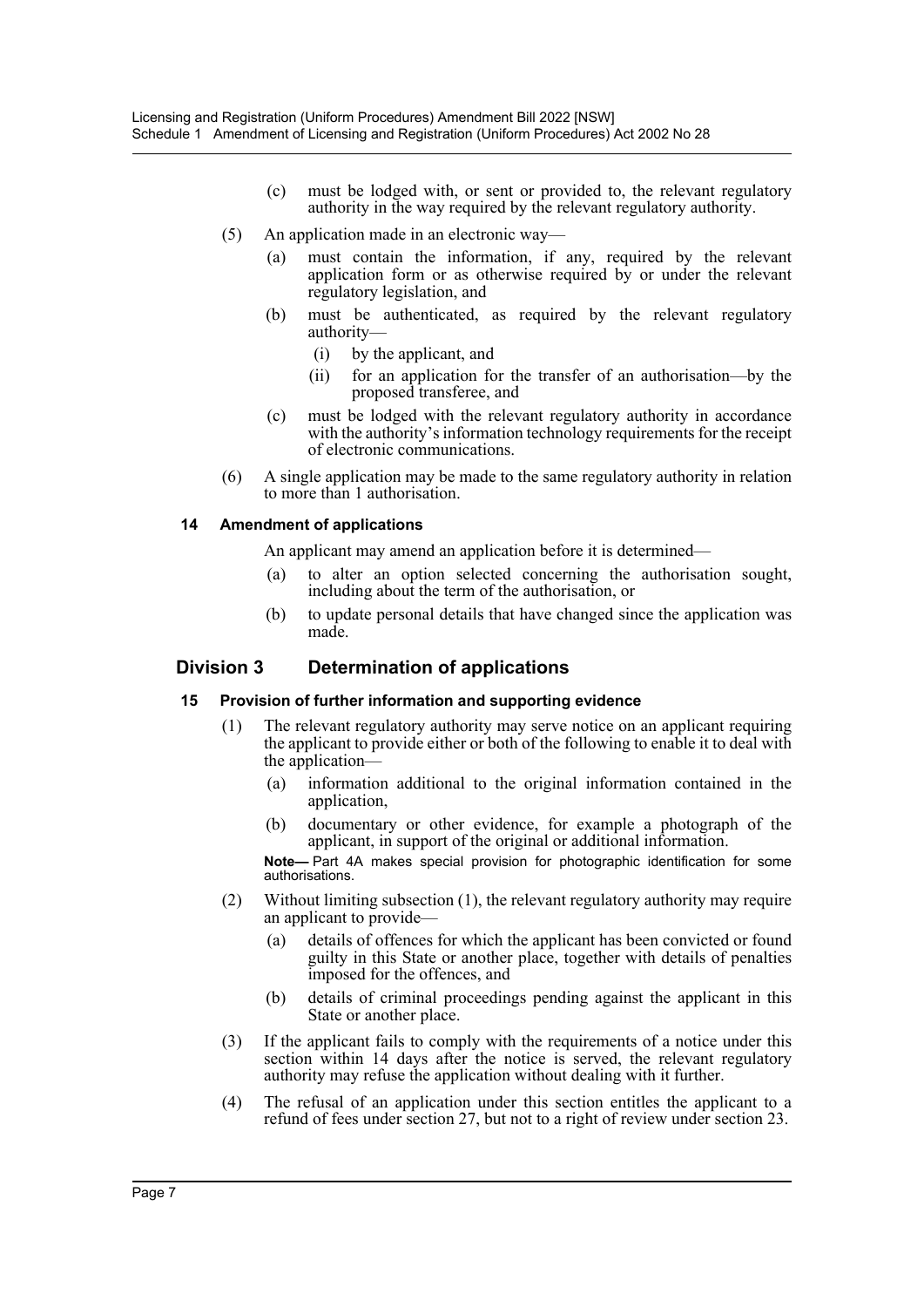## **16 Withdrawal of applications**

- (1) An applicant may withdraw an application at any time before an authorisation document is issued.
- (2) The withdrawal of an application under this section entitles the applicant to a refund of fees under section 27.

#### **17 Period within which applications to be dealt with**

- (1) For the purpose of enabling an applicant to exercise any rights of appeal or review, the relevant regulatory authority is taken to have made a decision to refuse the application if it has failed to determine the application within—
	- (a) 28 days after the application is made, or
	- (b) a longer period agreed to by both the applicant and the authority.
- (2) The relevant regulatory authority's failure to determine an application within a period mentioned in subsection (1) does not prevent the authority from continuing to deal with the application after the period has expired.
- (3) In calculating a period mentioned in subsection (1), the following periods are to be excluded—
	- (a) the period between—
		- (i) the date on which a request for further information or supporting evidence is made under section 15, and
		- (ii) the date on which the further information or supporting evidence is provided,
	- (b) for applications that are required to be advertised under the relevant regulatory legislation—the period between—
		- (i) the date on which a notice is published about the application, and
		- (ii) the date fixed by the notice as the date by which submissions about the application must be lodged,
	- (c) for applications that the relevant regulatory authority is required to refer to some other person or body for consideration, whether under the relevant regulatory legislation or otherwise—the period, not exceeding 14 days, between—
		- (i) the date on which the authority refers the application to the other person or body, and
		- (ii) the date on which the authority receives a response to the reference from the other person or body,
	- (d) for an application in relation to a person whom the relevant regulatory authority has referred for assessment, whether or not to some other person or body, in connection with the determination of the application—the period between—
		- (i) the date on which the authority refers the applicant for assessment, and
		- (ii) the date on which the authority obtains or receives the results of the assessment,
	- (e) for an application about which the relevant regulatory authority is required to consult another person or body under the relevant regulatory legislation—the period between—
		- (i) the date on which the consultation period begins, and
		- (ii) the date on which the consultation period ends.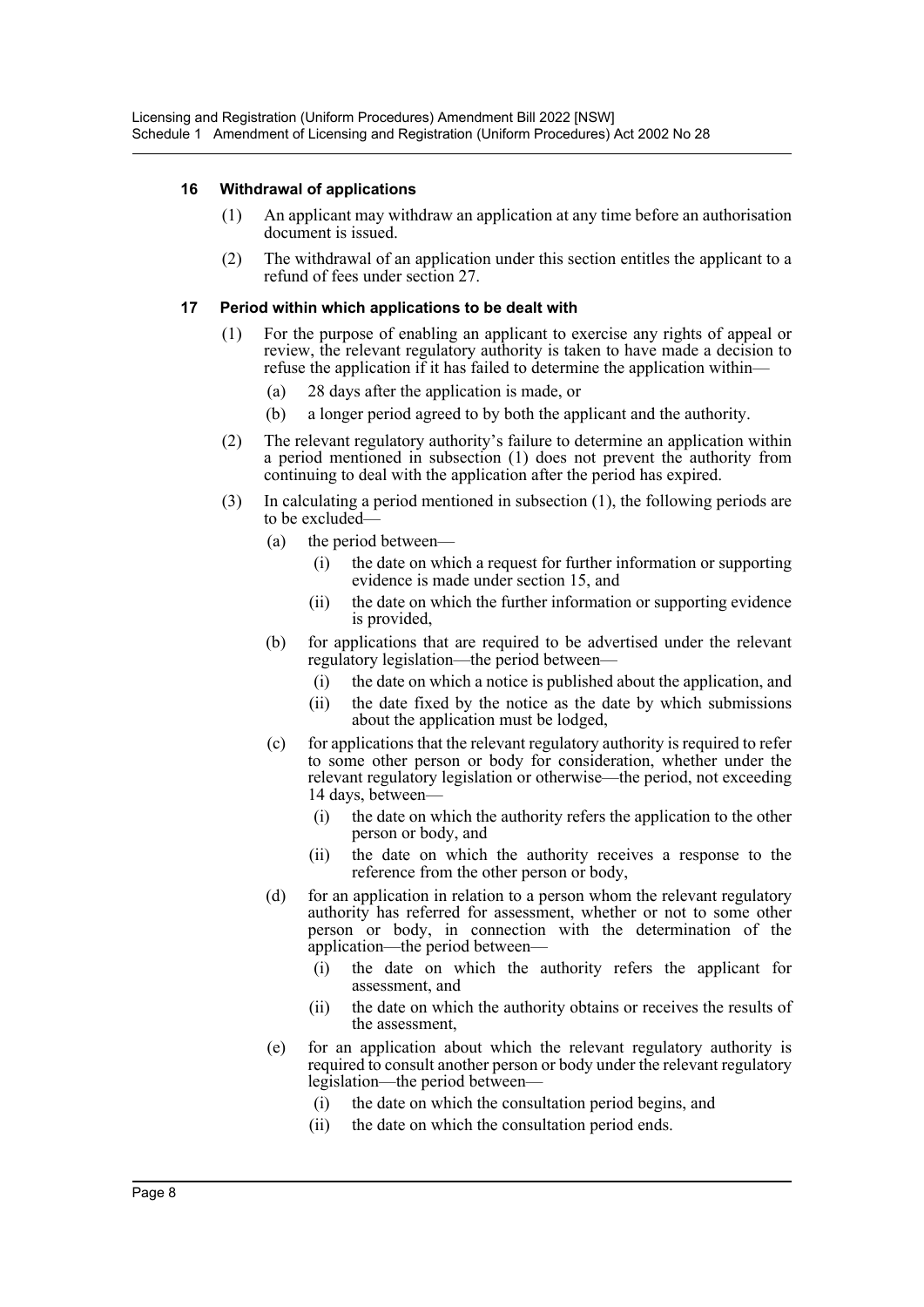## **18 Decision on applications**

- (1) The relevant regulatory authority may make either of the following decisions in relation to an application—
	- (a) a decision to grant the application, either unconditionally or subject to conditions as are authorised or required by the relevant regulatory legislation,
	- (b) a decision to refuse the application.
- (2) Before making its decision in relation to an advertised application, the regulatory authority must have regard to submissions made in accordance with the relevant regulatory legislation.

## **19 Notice of decision on applications**

- (1) The relevant regulatory authority must cause notice of its decision under section 18 on an application to be served within 14 days after the decision is made—
	- (a) on the applicant, and
	- (b) for an advertised application to which any objection has been made on each objector.
- (2) The notice of decision must include the following if the application is refused or the authorisation is granted subject to discretionary conditions that were not sought or agreed to by the applicant—
	- (a) a statement setting out the provisions of the relevant regulatory legislation on which the relevant regulatory authority relied for the decision,
	- (b) information about the rights of appeal or review concerning the decision, if any, of the applicant or objector, including the periods within which an appeal or review may be sought.

#### **20 Issue of authorisation documents generally**

- (1) The relevant regulatory authority that grants an application for an authorisation must issue to the applicant an authorisation document. **Note—** This section does not apply if section 21 applies.
- (2) The authorisation document must be issued—
	- (a) if the relevant regulatory legislation requires payment of any fee in connection with the authorisation before it is issued—on payment of the fee, or
	- (b) in other circumstances—when notice of the regulatory authority's decision is served on the applicant under section 19.
- (3) An authorisation document—
	- (a) must be in a form approved by the regulatory authority, and
	- (b) must include the following particulars—
		- (i) a unique identifier,
		- (ii) the name of the holder,
		- (iii) the kind of authorisation it is, whether by reference to the provision of the relevant regulatory legislation or otherwise,
		- (iv) the authority conferred by the authorisation and, for an authorisation that is subject to discretionary conditions, a statement to the effect that it is subject to conditions,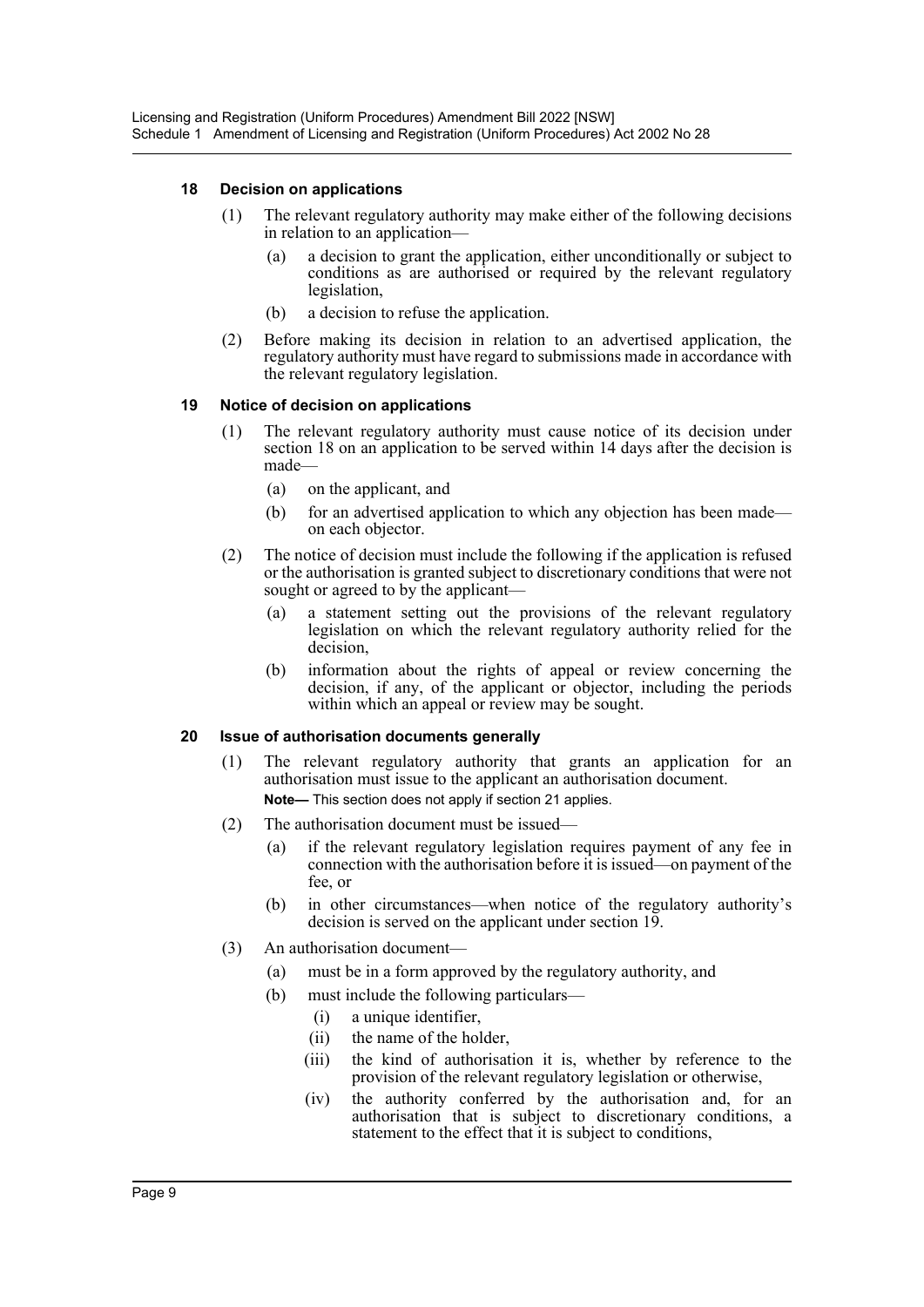- (v) the date on which the authorisation comes into force and, for a fixed-term authorisation, the date on which the authorisation expires, and
- (c) may include other particulars the regulatory authority considers appropriate to include in the authorisation document.
- (4) An authorisation document may indicate the kind of authorisation the holder has, and the authority the authorisation confers, by reference to words, codes or symbols.
- (5) A single authorisation document may contain 1 or more authorisations.

#### **21 Issue of certificates of registration**

- (1) This section applies instead of section 20 if the relevant regulatory legislation for an authorisation involving registration provides for this section to apply instead of section 20 in relation to the registration.
- (2) A relevant regulatory authority that grants an application for registration—
	- (a) must record the following particulars in the relevant register—
		- (i) the name of the registered person,
		- (ii) the kind of registration it is, whether by reference to the provision of the relevant registration legislation or otherwise,
		- (iii) the authority conferred by registration and, in the case of registration that is subject to discretionary conditions, a statement to that effect,
		- (iv) the date on which registration comes into force and, in the case of fixed-term registration, the date on which registration expires, and
	- (b) must record in the relevant register other particulars as the relevant registration legislation requires to be recorded in the register, and
	- (c) may include other particulars the regulatory authority considers appropriate to include in the relevant register, and
	- (d) must issue a certificate of registration to the applicant.
- (3) The certificate of registration must be issued—
	- (a) if the relevant regulatory legislation requires payment of any fee in connection with registration before the certificate is issued—on payment of the fee, or
	- (b) otherwise—when notice of the decision is served on the applicant under section 19.
- (4) A certificate of registration—
	- (a) must be in a form approved by the relevant regulatory authority, and
	- (b) must include the following particulars—
		- (i) a unique identifier,
		- (ii) the particulars recorded in the register under subsection  $(2)(a)$ , and
	- (c) may include other particulars the registration authority considers appropriate to include in the certificate.
- (5) The registration authority may issue replacement certificates of registration not only in response to an application by the registered person under Division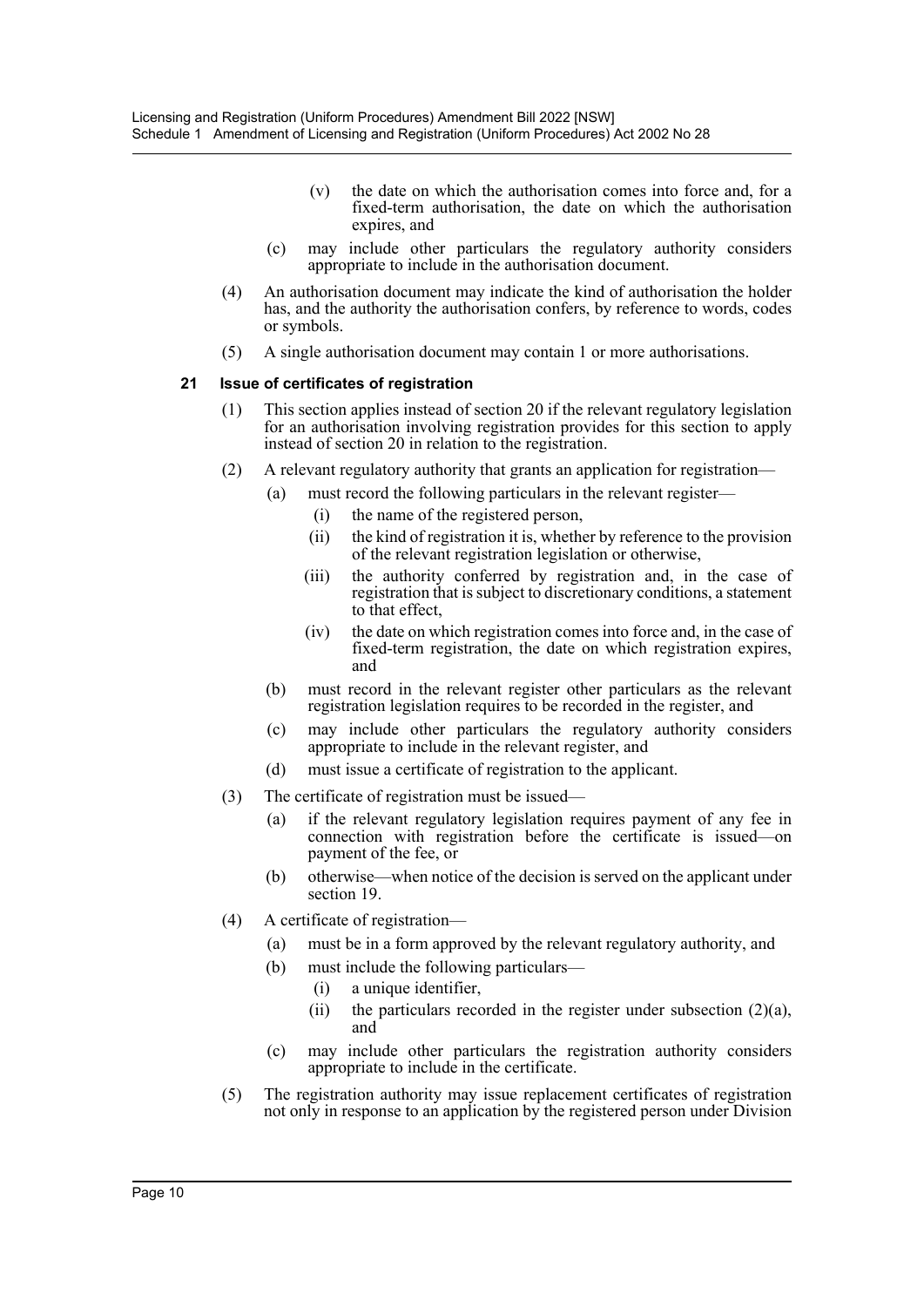2, but also when there is a change in the particulars recorded in the register under subsection (2)(a) in relation to the registered person.

- (6) A certificate of registration may indicate the kind of registration it refers to, and the authority conferred by registration, by reference to words, codes or symbols prescribed for that purpose by the relevant registration legislation.
- (7) A single authorisation document may contain 1 or more certificates of registration together with 1 or more other authorisations.

## **22 Duration of authorisation**

- (1) Subject to subsection (2), an authorisation comes into force—
	- (a) on the date on which the authorisation document is issued, or
	- (b) on another date, whether earlier or later, specified in the authorisation document.
- (2) A renewed, but not a restored, authorisation comes into force, or is taken to have come into force, on the date following the expiry date of the authorisation it renews.
- (3) An authorisation that comes into force before the date on which the authorisation document is issued has effect in relation to the period before the date for the purposes only of this Act and the relevant regulatory legislation.
- (4) Unless sooner cancelled, a fixed-term authorisation remains in force for the period, if any, specified in the authorisation document.
- (5) If an application for renewal of an authorisation is made before the date on which the authorisation would otherwise expire, the authorisation remains in force, for the purposes only of this Act and the relevant regulatory legislation, until the date on which the applicant is notified of the relevant regulatory authority's decision on the application.
- (6) Subsection (5) does not affect any requirements, for example requirements about insurance, that must be complied with by a holder under the relevant regulatory legislation.
- (7) Without limiting other circumstances in which an authorisation may be cancelled, an authorisation is taken to be cancelled for the purposes of this section if the holder surrenders the authorisation document to the relevant regulatory authority together with a notice to the effect that the holder intends for the authorisation to be cancelled.
- (8) Subject to subsection (7), nothing in this section authorises the suspension or cancellation of an authorisation.

# **23 Review of decisions**

- (1) An applicant who is aggrieved by the relevant regulatory authority's decision to refuse the application, or to grant the application subject to discretionary conditions, may apply for a review of the decision—
	- (a) if the relevant regulatory legislation provides the applicant with a right of appeal or review—in accordance with the right provided, or
	- (b) if the relevant regulatory legislation does not provide the applicant with a right of appeal or review—to the Civil and Administrative Tribunal for an administrative review under the *Administrative Decisions Review Act 1997*.
- (2) An objector who is aggrieved by the relevant regulatory authority's decision to grant an advertised application, either generally or because the authority has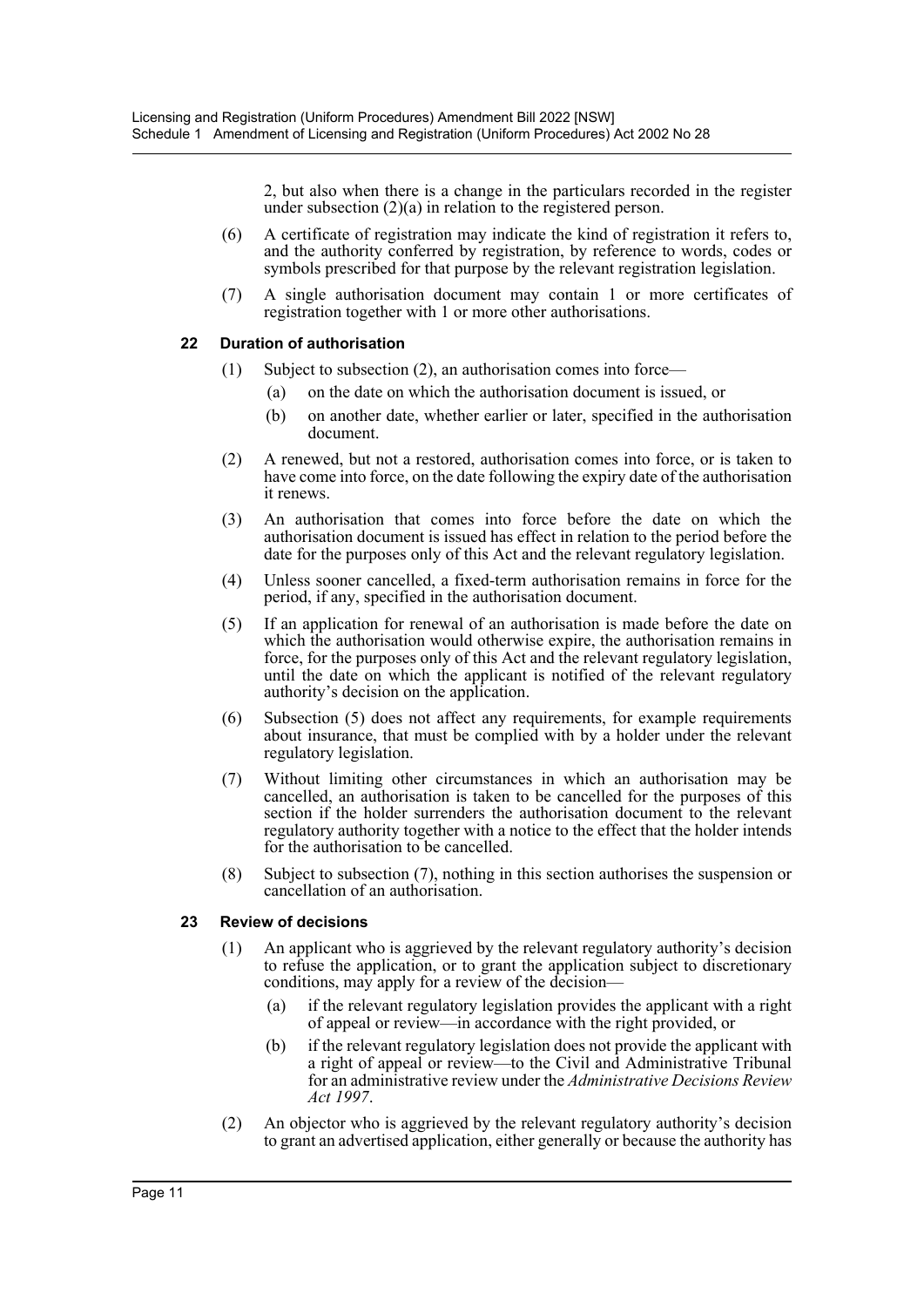failed to impose particular discretionary conditions, may apply for a review of the decision—

- (a) if the relevant regulatory legislation provides the objector with a right of appeal or review—in accordance with the right provided, or
- (b) if the relevant regulatory legislation does not provide the objector with a right of appeal or review—to the Civil and Administrative Tribunal for an administrative review under the *Administrative Decisions Review Act 1997*.
- (3) If the relevant regulatory legislation mentioned in subsection  $(1)(a)$  or  $(2)(a)$ provides the applicant or objector with a right of appeal or review of the decision, the right may be exercised only if—
	- (a) the applicant or objector has applied for an internal review of the decision and the internal review has been finalised or taken to be finalised, or
	- (b) the decision is exempted from the requirement for an internal review.

**Note—** The *Administrative Decisions Review Act 1997* provides for internal reviews for decisions that are administratively reviewable by the Civil and Administrative Tribunal.

- (4) The regulations may provide for the following in relation to internal reviews of decisions mentioned in subsection (3)—
	- (a) the making of applications for internal reviews, including periods within which applications must be made and fees for internal reviews,
	- (b) the conduct of internal reviews,
	- (c) the circumstances in which an internal review is finalised or taken to be finalised,
	- (d) exempting decisions from the requirement for internal reviews.

# **Division 4 Disciplinary action**

**Note—** This Division does not have effect in relation to relevant regulatory legislation that provides for it not to have effect in relation to authorisations under the legislation.

#### **24 Show cause notice required before disciplinary action**

- (1) The relevant regulatory authority must not take disciplinary action against the holder of an authorisation unless it first serves a show cause notice on the holder of the authorisation.
- (2) A show cause notice is not required for a suspension of an authorisation if the relevant regulatory legislation allows or requires the suspension until it is decided whether to take disciplinary action.
- (3) A show cause notice must—
	- (a) specify the allegations the relevant regulatory authority considers support taking the proposed disciplinary action, and
	- (b) allow the holder at least 14 days after the service of the notice to show cause why the proposed disciplinary action should not be taken, and
	- (c) include contact details for the holder to provide a response to the notice to the relevant regulatory authority, and
	- (d) if the authorisation is being suspended as mentioned in subsection  $(2)$  have a copy of the notice of suspension attached.
- (4) The relevant regulatory authority may allow a shorter period than the 14 days mentioned in subsection (3)(b) for proposed disciplinary action involving the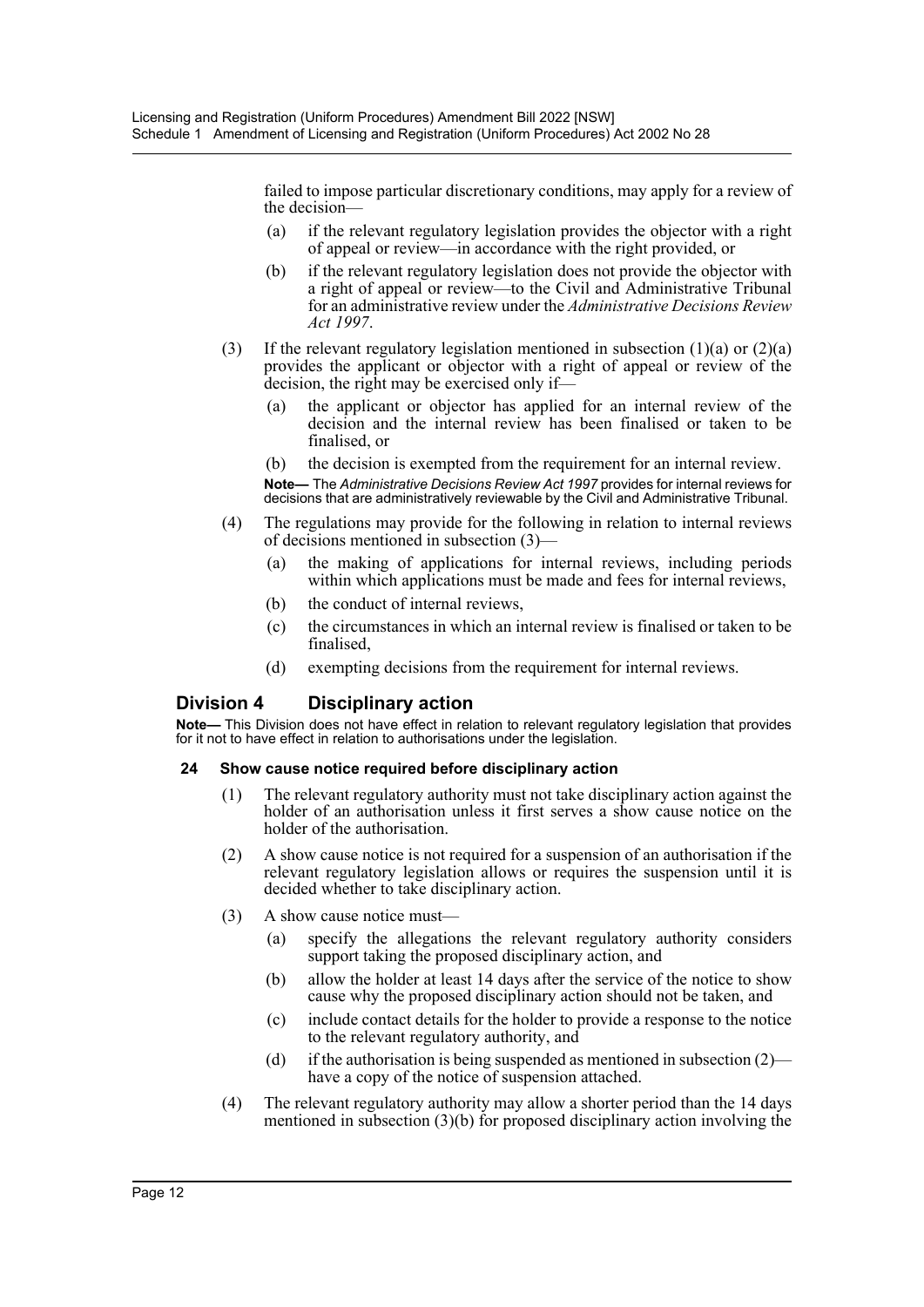suspension or cancellation of an authorisation other than a suspension mentioned in subsection (2) if—

- (a) the authority considers there is a significant risk or threat to the community or an individual if the authorisation continues in force, and
- (b) the shorter period still provides the holder of the authorisation with a reasonably practicable period to show cause.

#### **25 Notice of disciplinary action**

- (1) If the relevant regulatory authority decides to take disciplinary action against the holder of an authorisation, it must cause a notice of the decision to be served on the holder within 14 days after it decides to take the action.
- (2) The notice of decision must include the following—
	- (a) a statement setting out the provisions of the relevant regulatory legislation on which the relevant regulatory authority is proposing to rely for the disciplinary action,
	- (b) information about the rights of appeal or review concerning the decision, if any, of the holder, including the periods within which an appeal or review may be sought.

# **Division 5 Fees**

#### **26 Application fees**

An applicant must provide, as required by the relevant regulatory authority, for the payment of fees payable under the relevant regulatory legislation for the application.

#### **27 Refund of certain fees**

Fees paid in connection with an application that is refused, other than a processing fee, are to be refunded to the applicant.

#### **28 Periodic administration fees for continuing authorisations**

It is a condition of a continuing authorisation that the holder must, within 14 days after each anniversary of the date on which the authorisation document was issued, pay to the relevant regulatory authority an authorisation administration fee of an amount prescribed by or under the relevant regulatory legislation.

#### **29 Fees**

- (1) This section applies to fees payable in connection with an authorisation or an application for an authorisation, including for an internal review of a decision made in connection with an application.
- (2) The relevant regulatory authority may waive, reduce, postpone or refund a fee if satisfied it is appropriate because—
	- (a) the person who paid, or is liable to pay, the fee is suffering financial hardship, or
	- (b) special circumstances exist.
- (3) Without limiting subsection (2), the relevant regulatory authority may refund a fee, or an overpayment of a fee, if satisfied the fee or overpayment was in error.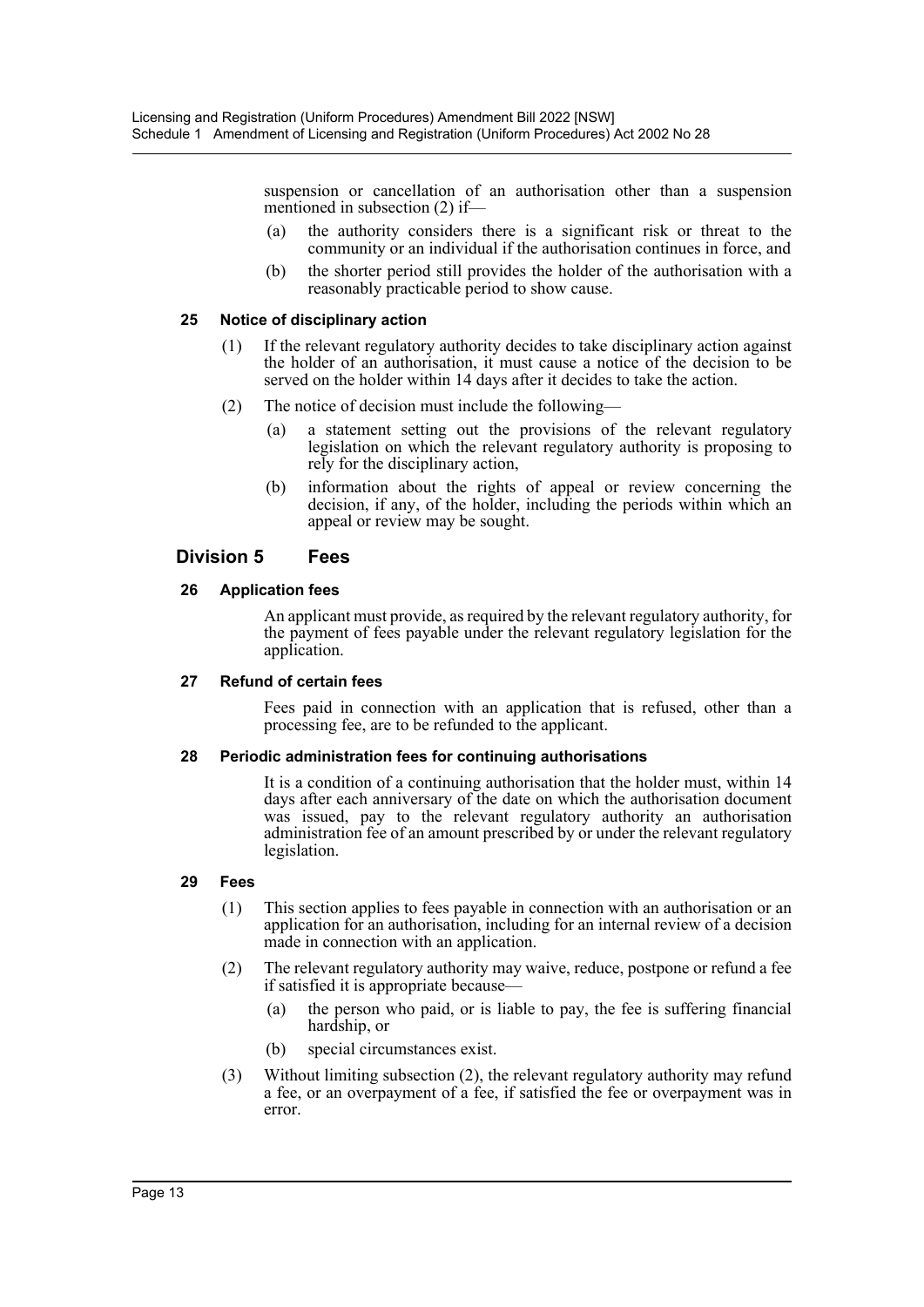(4) Fees may be recovered by the relevant regulatory authority as a debt in any court of competent jurisdiction.

# **Division 6 Administration of regulatory schemes**

#### **30 Restoration of authorisation cancelled in error without application**

- (1) The relevant regulatory authority may, on its own initiative, restore an authorisation it considers was cancelled in error.
- (2) The relevant regulatory authority may impose the same conditions on an authorisation it restores under this section to which the authorisation was subject immediately before its cancellation, to the extent it remains permissible under the relevant regulatory legislation. **Note—** Section 18 enables the relevant regulatory authority to impose conditions if an application for a restoration of an authorisation is made.
- (3) This section does not limit the grounds on which an application for restoration of an authorisation may be made under section 11.

#### **31 Periodic updating of registered particulars**

- (1) It is a condition of an authorisation, whether fixed-term or continuing, that the holder must notify the relevant regulatory authority, within 14 days after the change, of a change occurring in the holder's name, address or other registered particulars.
- (2) This section does not apply in relation to a person who is deemed to hold an authorisation because of the operation of the *Mutual Recognition Act 1992* of the Commonwealth, Part 3A.

#### **32 Evidentiary certificates**

- (1) This section applies to the certification of the following matters (a *certifiable matter*)—
	- (a) a specified person was or was not a holder of a specified authorisation, or of an authorisation of a specified kind, on a specified date or during a specified period,
	- (b) a specified person's authorisation was or was not in specified terms on a specified date or during a specified period,
	- (c) a specified person's authorisation was or was not subject to specified conditions on a specified date or during a specified period,
	- (d) a specified person's authorisation was or was not suspended or cancelled on a specified date or during a specified period.
- (2) A certificate issued by the relevant regulatory authority stating 1 or more certifiable matters is admissible in legal proceedings as evidence of the matters stated.

#### **33 Exercise of regulatory authority's functions**

A relevant regulatory authority's functions under this Part may be exercised on its behalf—

- (a) by the principal officer of the regulatory authority, or
- (b) by another person authorised by the regulatory authority.

#### **34 Application of Electronic Transactions Act 2000**

Subject to the provisions of the relevant regulatory legislation—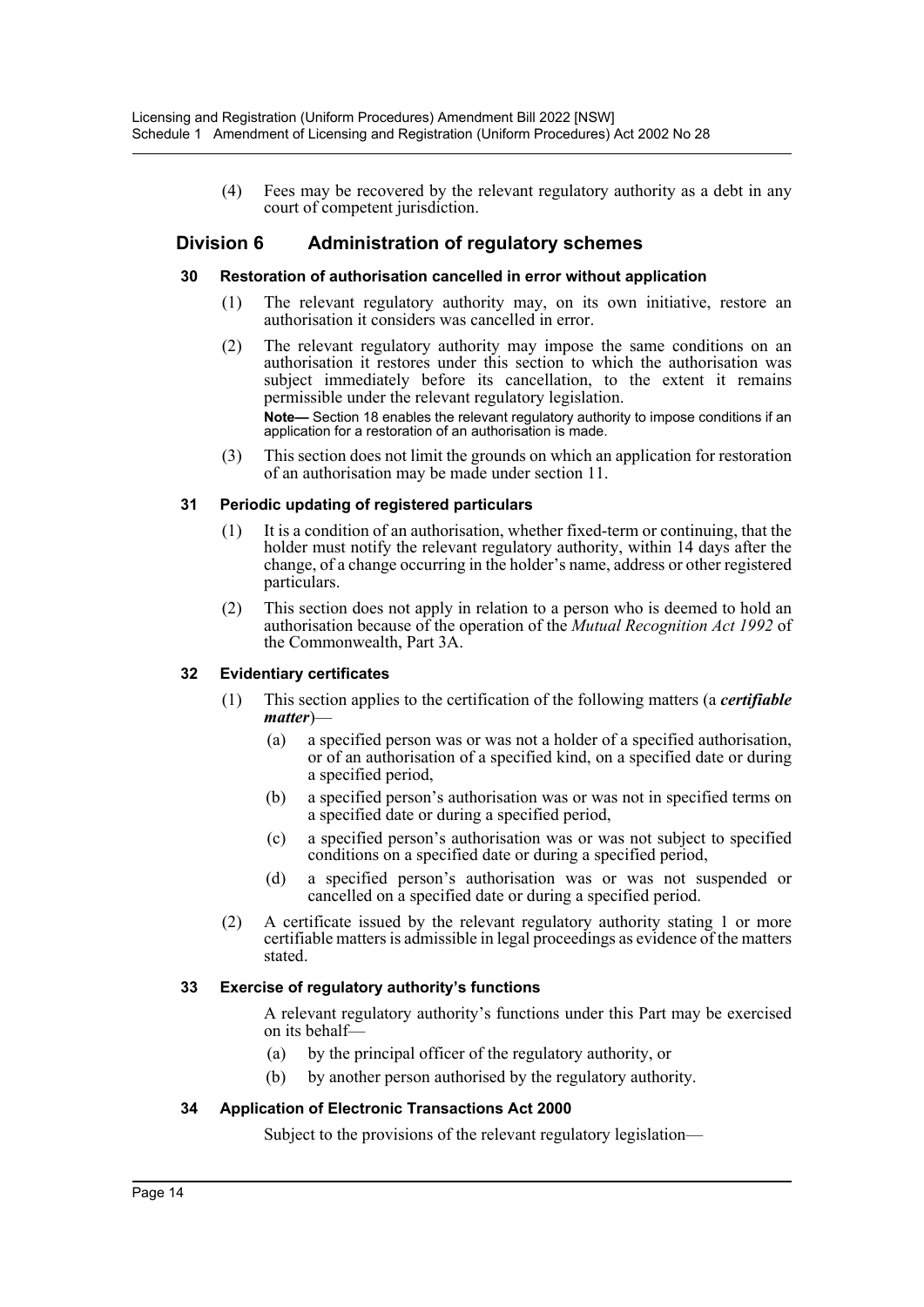- (a) any question as to the time and place of dispatch or receipt of an electronic communication made for the purposes of this Part must be decided in accordance with the *Electronic Transactions Act 2000*, section 13, and
- (b) any question as to whether the purported originator of an electronic communication made for the purposes of this Part is bound by the communication is to be decided in accordance with the *Electronic Transactions Act 2000*, section 14.

#### **[3] Sections 80A, 80B (definitions of "information" and "relevant criminal proceedings"), 80C(1)–(4), 80F(1) and (2), 80G, 80H(1), 80I(1), 80J and 80K**

Omit "licensing authority", "a licence" and "the licence" wherever occurring.

Insert instead "regulatory authority", "an authority" and "the authorisation", respectively.

#### **[4] Section 80B Definitions**

Omit the definitions of *issue*, *licence* and *licensing authority*.

#### **[5] Section 80C, heading**

Omit "**licences**". Insert "**authorisations**".

#### **[6] Section 80E Functions for purposes of information-access arrangements**

Omit "Licensing authorities" and "licensing authority" wherever occurring.

Insert instead "Relevant regulatory authorities" and "relevant regulatory authority", respectively.

#### **[7] Section 80F, heading**

Omit "**Licensing authorities**". Insert instead "**Relevant regulatory authorities**".

#### **[8] Section 80F(2)(a)**

Omit "or certificate of registration".

#### **[9] Part 4B, heading**

Omit "**licences**". Insert instead "**authorisation documents**".

#### **[10] Section 80L Application of Part**

Omit "a licence" and "licensing legislation" wherever occurring.

Insert instead "an authorisation document" and "relevant regulatory legislation", respectively.

#### **[11] Section 80M**

Omit the section. Insert instead—

#### **80M Definition**

In this Part—

*issue an authorisation document* includes restore, renew or replace an authorisation document.

#### **[12] Section 80N, heading**

Omit "**Licences**". Insert instead "**Authorisation documents**".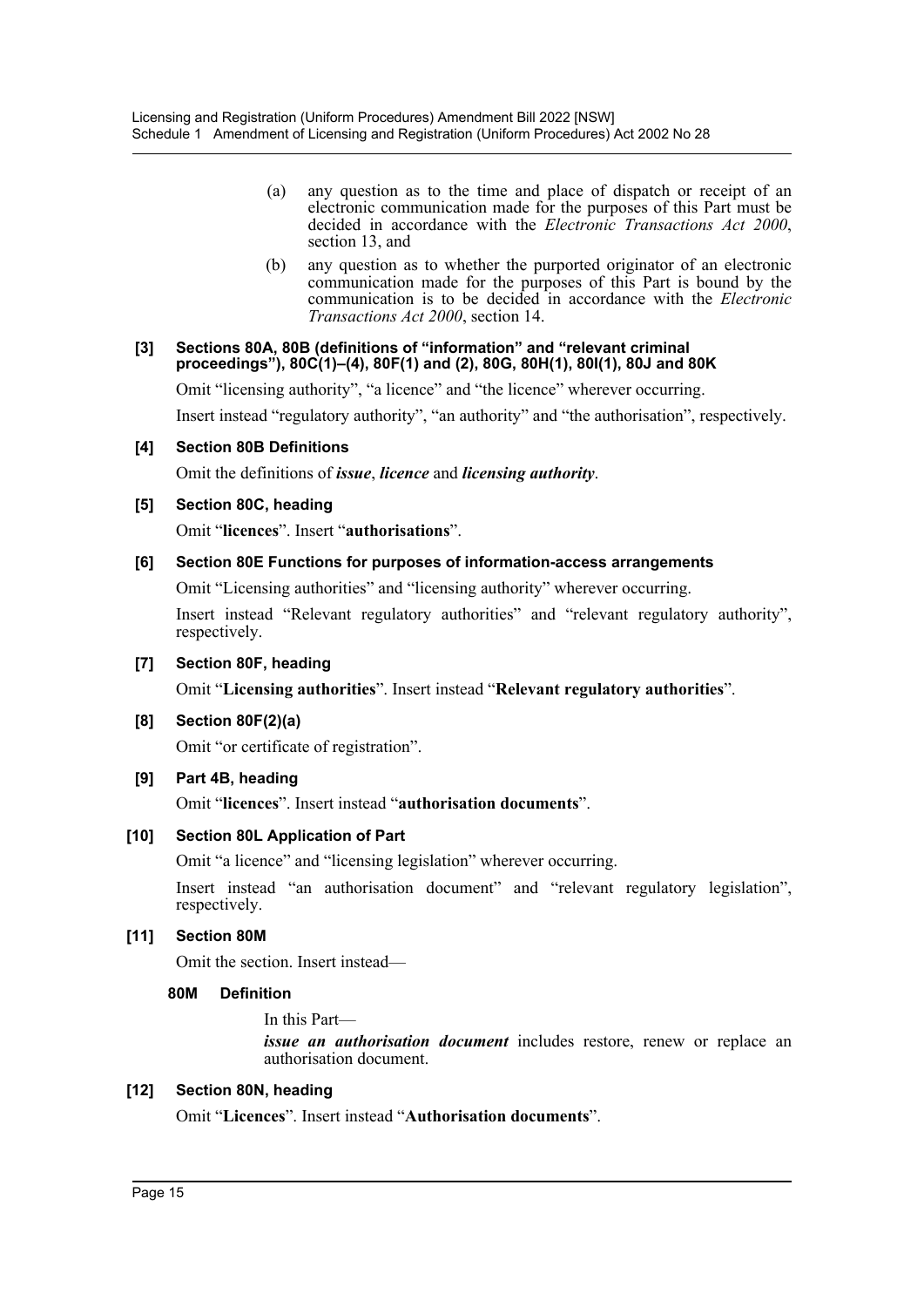# **[13] Section 80N(1) and (2)**

Omit "licensing authority", "a licence", "the licence" and "licensing legislation" wherever occurring.

Insert instead "relevant regulatory authority", "an authorisation document", "the authorisation document" and "regulatory legislation", respectively.

## **[14] Sections 80O and 80P, headings**

Omit "**licences**" wherever occurring. Insert instead "**authorisation documents**".

## **[15] Section 80O(1) and (2)**

Omit "a licence" and "the licence" wherever occurring.

Insert instead "an authorisation" and "an authorisation document", respectively.

## **[16] Section 80O(3), definition of "produce"**

Omit "a licence". Insert instead "an authorisation document".

## **[17] Section 80P(1) and (2)**

Omit "a licence" and "the holder of the licence" and "digital form of the licence".

Insert instead "an authorisation document", "the holder of the authorisation" and "digital form of the authorisation document", respectively.

## **[18] Section 80P(3)**

Omit the subsection. Insert instead—

- (3) If a provision in this Act, or another Act or law, allows the holder of an authorisation to cancel the authorisation by physically surrendering, lodging or returning the authorisation document together with a notice—
	- (a) only the physical form of the authorisation document needs to be surrendered, lodged or returned, or
	- (b) if the holder of the authorisation only holds a digital form of the authorisation document, only the notice needs to be submitted.

## **[19] Section 80P(4)**

Omit "a licence" wherever occurring. Insert instead "an authorisation document".

# **[20] Section 80Q Regulations**

Omit "a licence" and "licences".

Insert instead "an authorisation document" and "authorisation documents", respectively.

# **[21] Section 80R**

Omit section 81. Insert instead in Part 5—

# **80R Service of documents**

- (1) A document that is authorised or required by this Act or the regulations to be served on a person may be served by any of the following methods—
	- (a) for an individual—
		- (i) by delivering it personally to the individual, or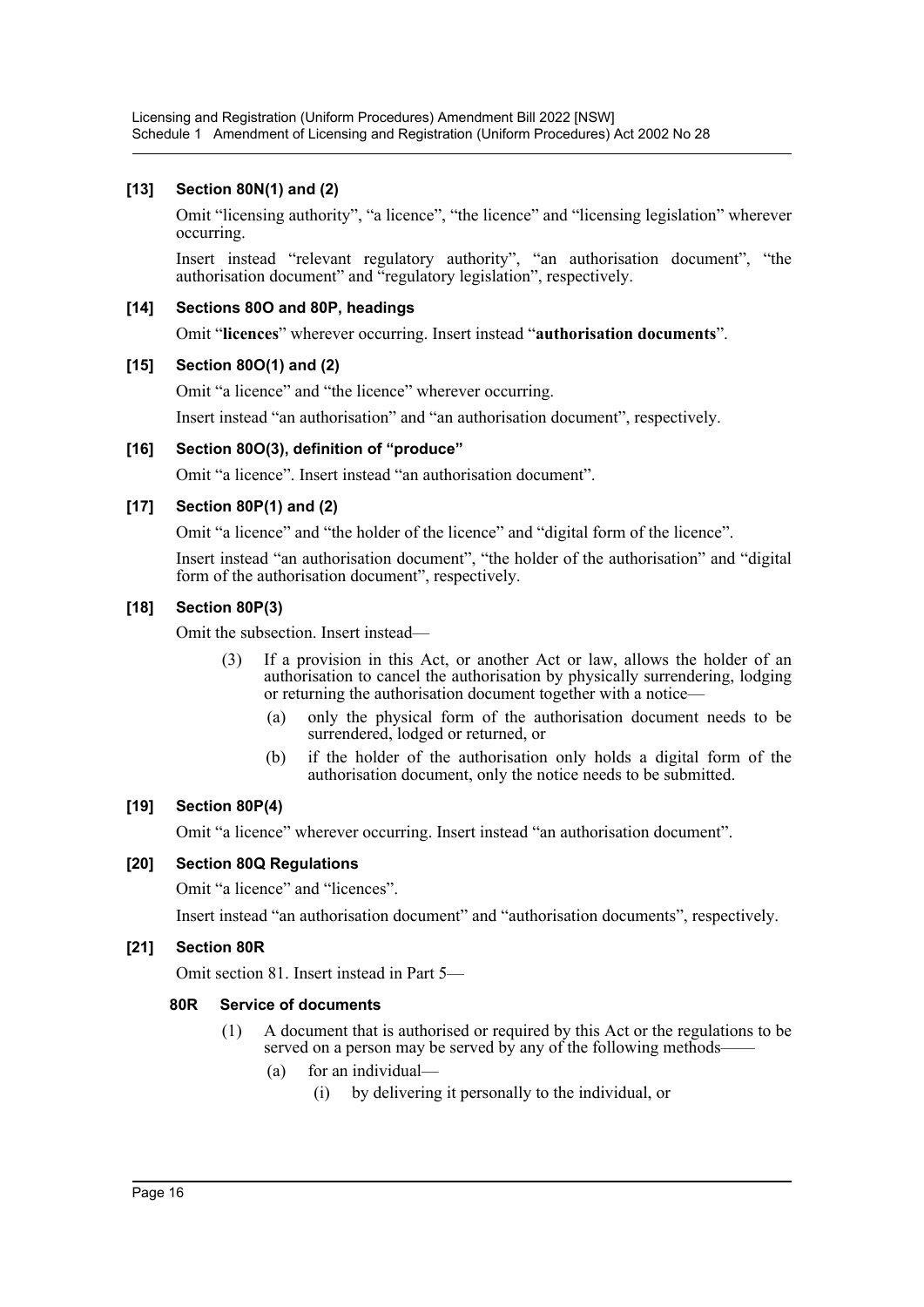- (ii) by sending it by post, addressed to the individual at the address recorded in the register as the individual's residential address, business address or address for service of notices, or
- (iii) by leaving it with a person apparently aged 16 years or more at the address recorded in the register as the individual's residential address or business address, or
- (iv) by sending it using electronic communication, addressed to the individual at the address recorded in the register as the individual's address for service of electronic communications, in accordance with the individual's information technology requirements about the receipt of electronic communications,
- (b) for a corporation—
	- (i) by delivering it personally to a person concerned in the corporation's management, or
	- (ii) by sending it by post, addressed to the corporation at the address recorded in the register as the corporation's business address or address for service of notices, or
	- (iii) by leaving it with a person apparently aged 16 years or more at the address recorded in the register as the corporation's business address, or
	- (iv) by sending it using electronic communication, addressed to the corporation at the address recorded in the register as the corporation's address for service of electronic communications, in accordance with the corporation's information technology requirements about the receipt of electronic communications.
- (2) For joint applicants for, or joint holders of, an authorisation, a document that is required under this Act to be served on an applicant or holder is taken to have been served on all of them when it is served on any 1 of them.
- (3) This section does not affect any other Act or law about the service of notices or other documents.
- (4) In this section *serve* includes give or send.

# **[22] Schedule 1, heading**

Omit "**Licences**". Insert instead "**Authorisations**".

# **[23] Schedule 1**

Insert in alphabetical order of Acts—

# **Architects Act 2003**

section  $22(1)(a)$ , full registration as architect section 22(1)(b), temporary registration as architect

# **Surveying and Spatial Information Act 2002**

section  $10(1)(a)$ , registration as a land surveyor section 10(1)(b), registration as a mining surveyor

# **[24] Schedule 1**

Omit the matter relating to the *Veterinary Practice Act 2003*. Insert instead—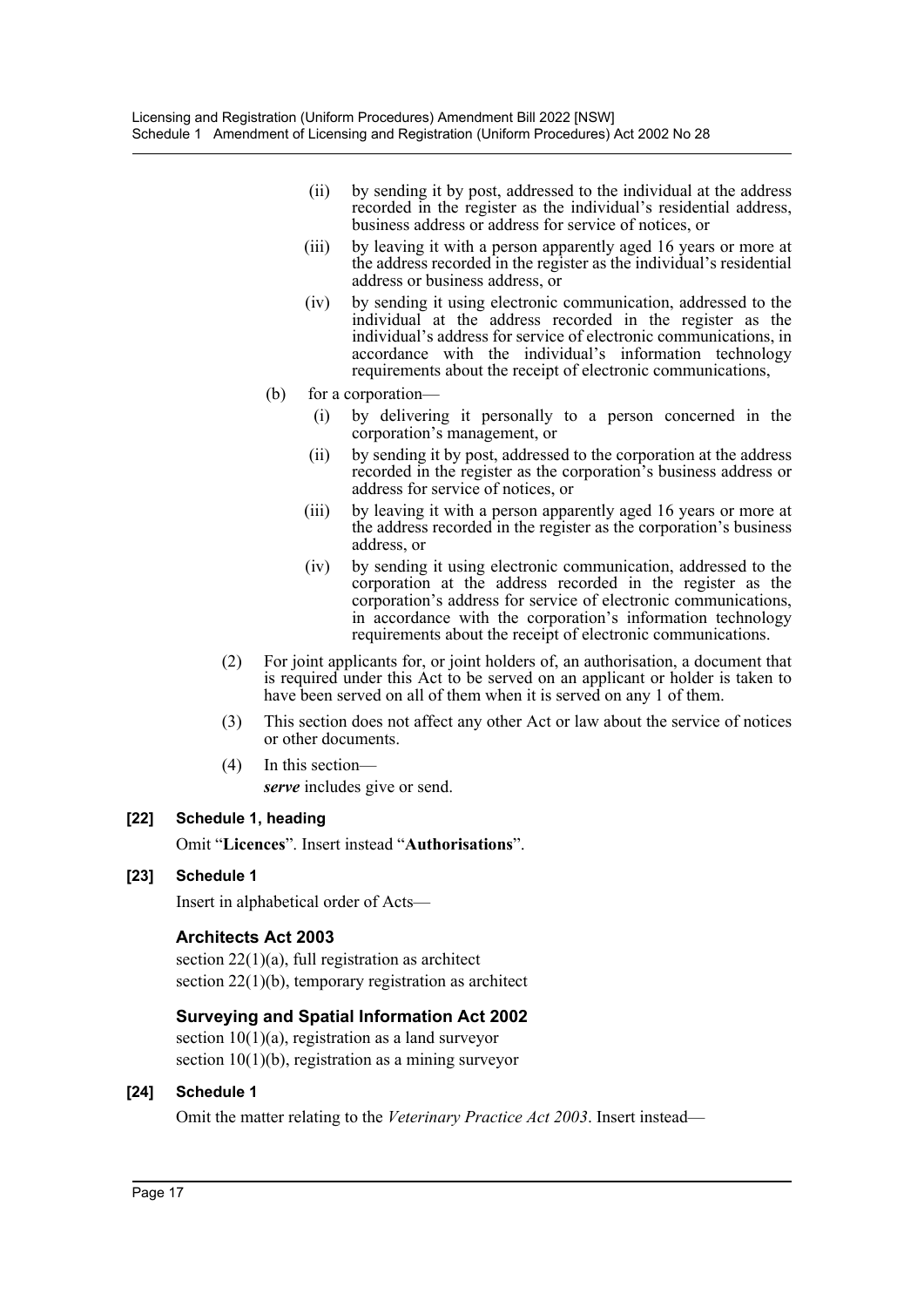# **Veterinary Practice Act 2003**

section 17(1)(a), full registration as veterinary practitioner section 17(1)(b), honorary registration as veterinary practitioner section 17(1)(c), limited registration as veterinary practitioner section 17(1)(d), provisional registration as veterinary practitioner section 17(1)(e), specialist registration as veterinary practitioner section 69(1), veterinary hospital licence

- **[25] Schedule 2 Registration to which Part 3 of Act applies** Omit the Schedule.
- **[26] Schedule 4 Amendment of other Acts and statutory rules** Omit the Schedule.
- **[27] Schedule 5 Savings, transitional and other provisions** Insert before existing Part 1—

# **Part 1 General**

# **1A Regulations**

- (1) The regulations may contain provisions of a savings or transitional nature consequent on the commencement of—
	- (a) a provision of this Act, or
	- (b) a provision amending this Act.
- (2) A savings or transitional provision consequent on the commencement of a provision must not be made more than 2 years after the commencement.
- (3) A savings or transitional provision made consequent on the commencement of a provision is repealed 2 years after the commencement.
- (4) A savings or transitional provision made consequent on the commencement of a provision may take effect before the commencement but not before—
	- (a) for a provision of this Act—the date of assent to this Act, or
	- (b) for a provision amending this Act—the date of assent to the amending Act.
- (5) A savings or transitional provision taking effect before its publication on the NSW legislation website does not—
	- (a) affect the rights of a person existing before the publication in a way prejudicial to the person, or
	- (b) impose liabilities on a person for anything done or omitted to be done before the publication.
- (6) In this clause—

*person* does not include the State or an authority of the State.

# **[28] Schedule 5**

Renumber Part 1 **Provisions consequent on enactment of this Act** as Part 2.

# **[29] Schedule 5, Part 3**

Omit clause 8. Insert instead—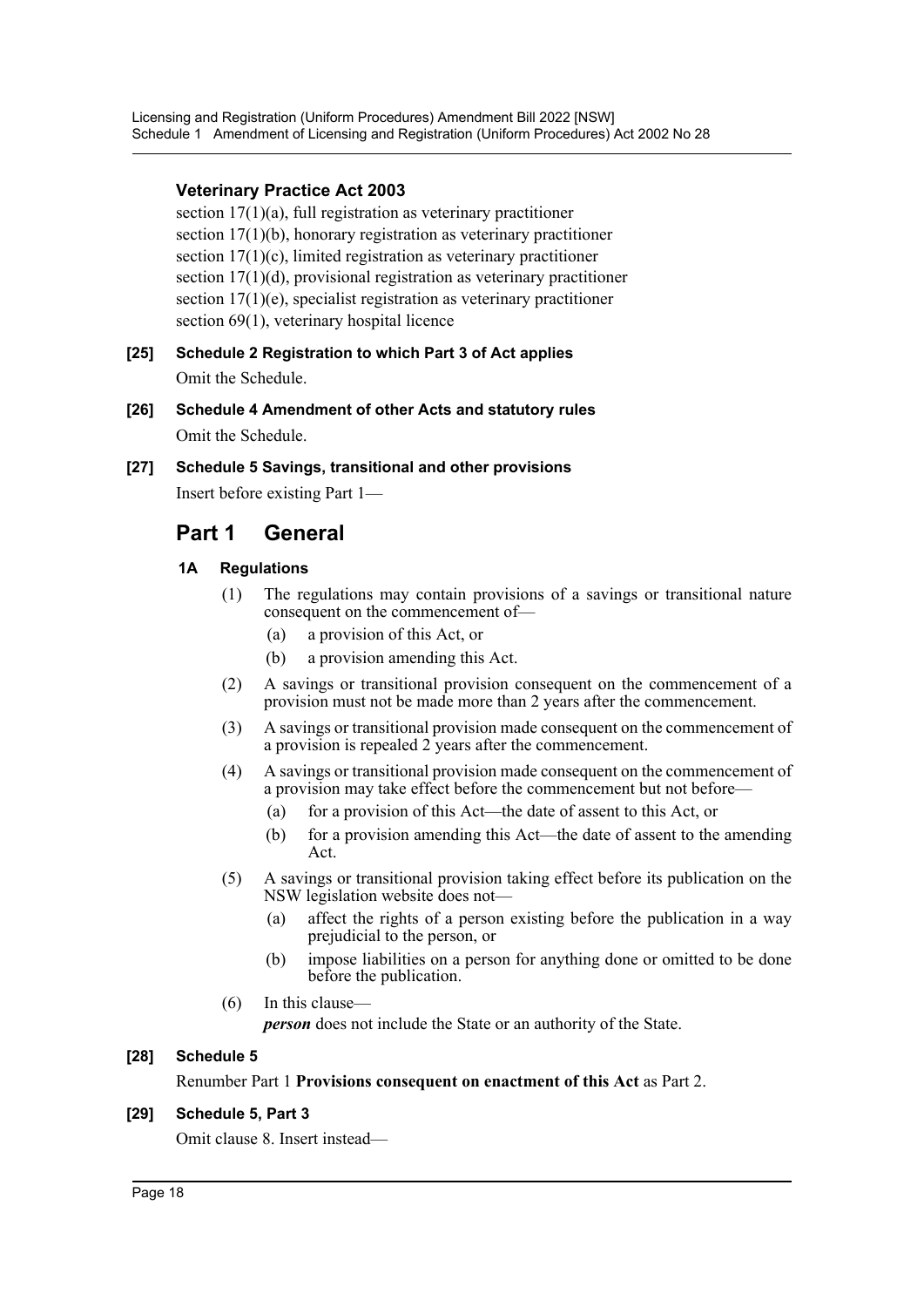# **Part 3 Provisions consequent on enactment of Licensing and Registration (Uniform Procedures) Amendment Act 2022**

# **8 Definitions**

In this Part—

*amending Act* means the *Licensing and Registration (Uniform Procedures) Amendment Act 2022*.

*existing application provisions* for an authorisation means the provisions of another Act or a statutory rule that, immediately before the substitution day, applied the provisions of Part 2 or 3, whether with or without modification, to the authorisation.

*substitution day* means the day on which Part 3 is repealed by the amending Act.

## **9 Application of amendments to current Part 2 or 3 applications**

- (1) This Act, as in force immediately before the substitution day, continues to apply to applications for an authorisation made for the purposes of Part 2 or 3, but not yet been determined, before the substitution day.
- (2) The existing application provisions for the authorisation also continue to apply to applications mentioned in subclause (1).

## **10 Application of provisions relating to disciplinary action**

Part 2, Division 4, as inserted by the amending Act, does not apply to disciplinary action commenced before the substitution day.

#### **11 Effect of amendments on information-access arrangements under Part 4A**

An information-access arrangement in force immediately before the substitution day continues in force as an information-access arrangement under Part 4A, as amended by the amending Act, between the same parties.

# **[30] Schedule 6**

Insert after Schedule 5—

# **Schedule 6 Dictionary**

section 4

*advertised application* means an application that is required to be advertised by the relevant regulatory legislation.

*application*, in relation to an authorisation to which Part 2 applies, means an application made under Part 2, Division 2.

*authorisation* means—

- (a) a licence, certification, enrolment, registration, accreditation, permit or other authorisation issued for an Act or statutory rule to carry on an activity, or
- (b) another document or thing prescribed by the regulations as an authorisation, whether for this Act generally or for specified provisions of this Act.

*authorisation document* means a document evidencing the issue of an authorisation, including a certificate of registration.

*cancellation*, in relation to an authorisation, means—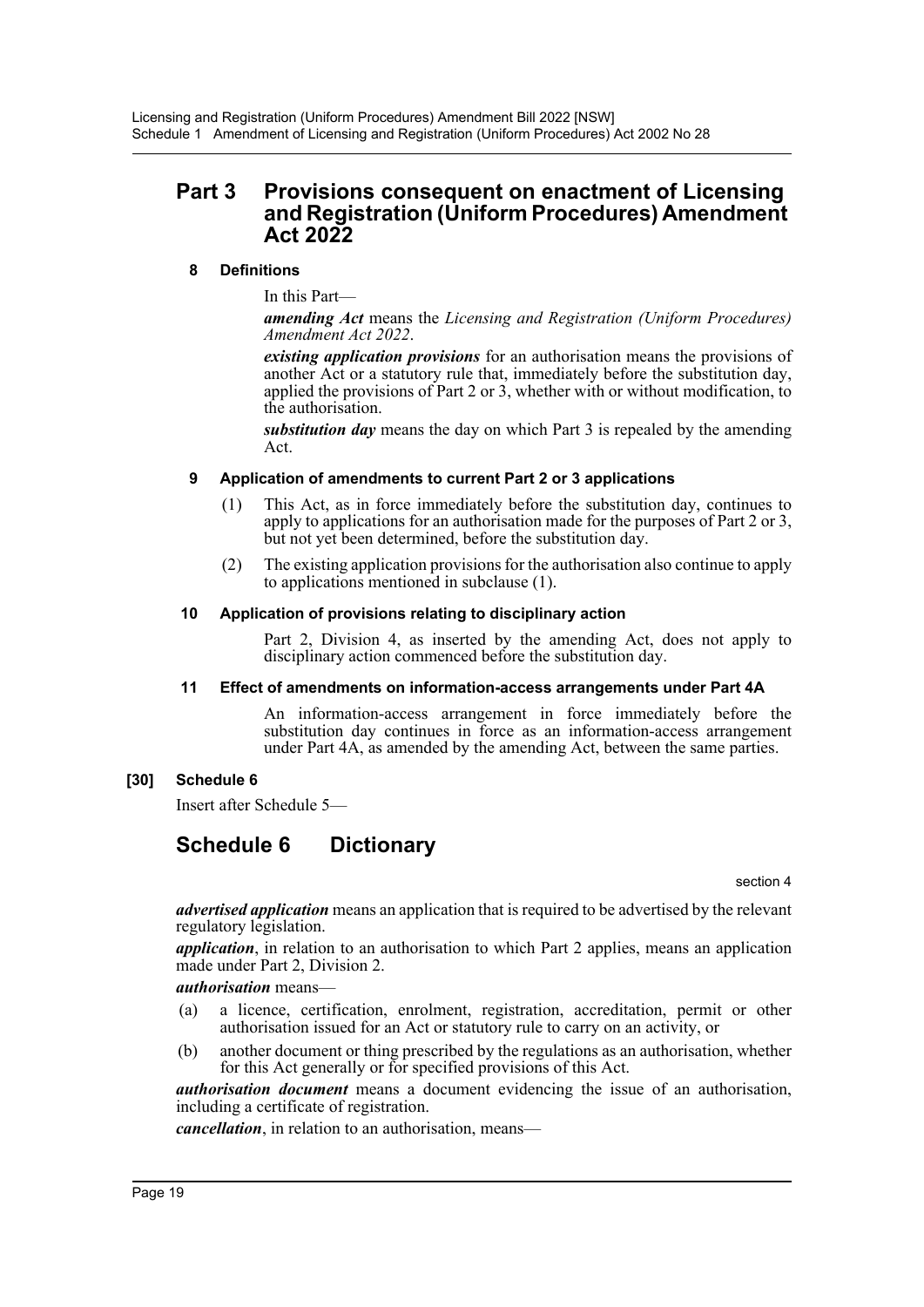- (a) for an authorisation resulting from inclusion in a register—removal from the register other than temporarily, or
- (b) for another authorisation—the revocation of the authorisation other than temporarily.

*certificate of registration* means a certificate of registration issued under section 21.

*continuing authorisation* means an authorisation that is not a fixed-term authorisation. *disciplinary action*, in relation to an authorisation, means the taking of action under relevant regulatory legislation by the relevant regulatory authority against the holder of the authorisation for—

- (a) misconduct, or
- (b) unprofessional conduct, or
- (c) improper, dishonest or other unacceptable conduct, or
- (d) not being a fit and proper person, or
- (e) another ground that the relevant regulatory legislation provides is a disciplinary ground.

*discretionary condition*, in relation to an authorisation, means a condition the relevant regulatory legislation authorises to be imposed on the authorisation, but does not include a condition that-

- (a) the relevant regulatory legislation or Part 2 imposes, or requires to be imposed, on the authorisation, or
- (b) the relevant regulatory legislation authorises to be imposed on the authorisation because of any disciplinary proceedings against the holder.

*electronic communication* has the same meaning as in the *Electronic Transactions Act 2000*.

*electronic way*, in relation to the making of an application, means making the application by using an electronic communication, including—

- (a) an SMS text message, or
- (b) a computer program, or
- (c) a website, or
- (d) an application on a smartphone or other mobile device.

*fixed-term authorisation* means an authorisation that, under the relevant regulatory legislation, has effect for a fixed period or until a fixed date.

*holder*, in relation to an authorisation, means the individual, a partnership or other association or a corporation to whom the authorisation is issued.

*information technology requirements* includes software requirements.

*issue* includes grant or give.

*issue an authorisation*, for Part 4B—see section 81B.

*non-electronic way*, in relation to the making of an application, means—

- (a) making the application in a written form other than by using an electronic way, or
- (b) making the application by providing the information for it to a person at premises.

*objector*, in relation to an advertised application, means a person other than the applicant who has made submissions by or under the relevant regulatory legislation about whether the application should be granted.

*principal officer*, in relation to a relevant regulatory authority, means the person prescribed by or under the relevant regulatory legislation as the principal officer of the authority for the purposes of Part 2 or, if no person is prescribed—

(a) where the authority is a statutory body—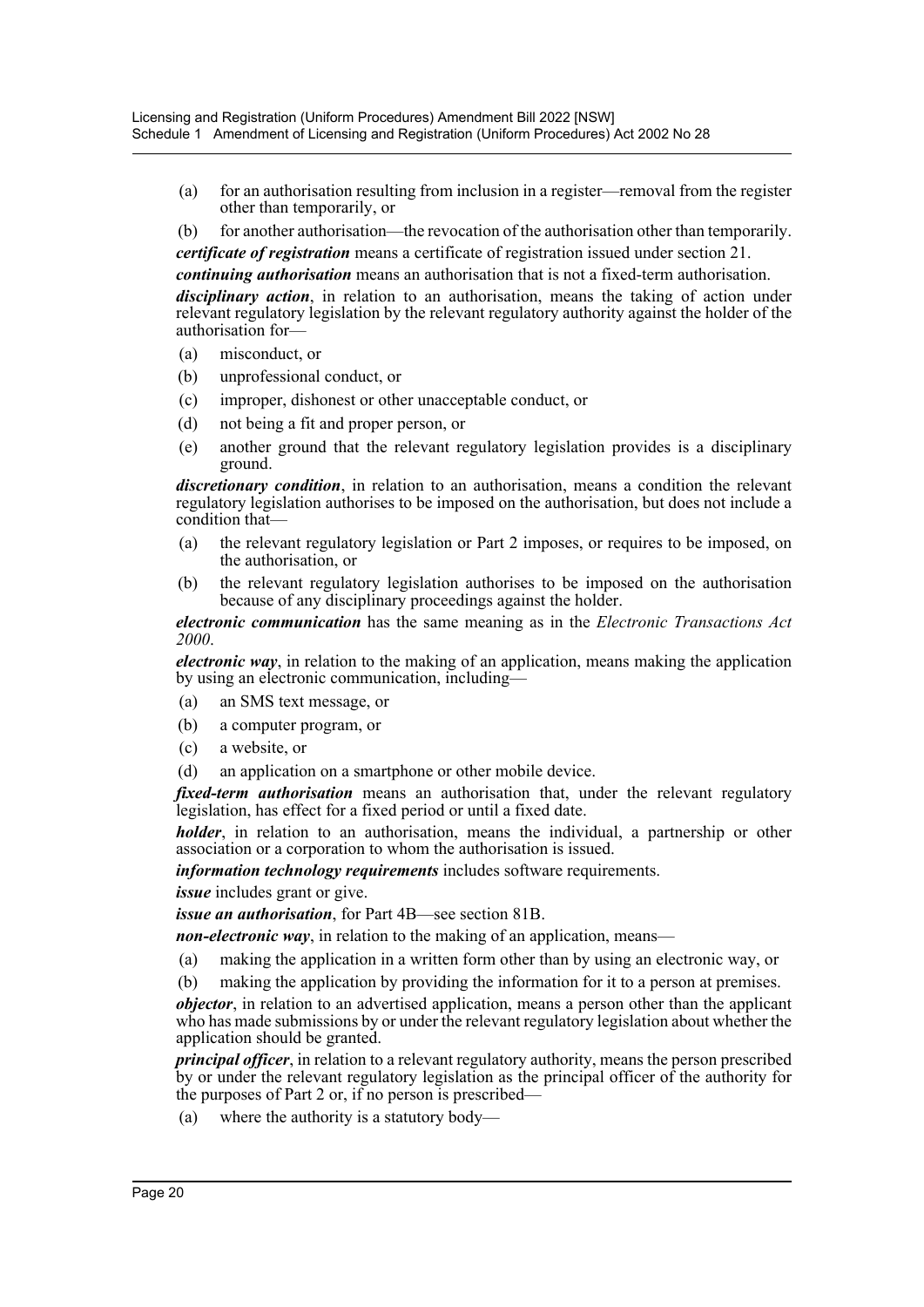- (i) for a body corporate that has no members—the person who manages the authority's affairs, or
- (ii) for a body constituted by 1 person—the person, or
- (iii) for a body constituted by more than 1 person—the person entitled to preside at meetings of the persons, or
- (b) where the authority is the council of a local government area—the general manager of the council, or
- (c) where the authority is a public office—the holder of the office.

*processing fee*, in relation to an application, means any fee prescribed or determined by or under the relevant regulatory legislation as a fee for the purposes of Part 2 to cover—

- (a) the costs incurred by the relevant regulatory authority in processing the application, and
- (b) for an advertised application, the costs incurred by the relevant regulatory authority in advertising the application.

*registered particulars* means particulars in relation to an authorisation required by or under the relevant regulatory legislation to be registered or recorded by the relevant regulatory authority.

*relevant regulatory authority*, in relation to an authorisation, means the person or body that, under the relevant regulatory legislation, is authorised to issue the authorisation.

*relevant regulatory legislation*, in relation to an authorisation, means the Act or statutory rule under which the authorisation is issued.

*renewal*, in relation to an authorisation, means the renewal of the authorisation before it expires or within the period after the expiry allowed by Part 2 or the relevant regulatory legislation for renewal.

*restoration*, in relation to an authorisation, means the reinstatement or reactivation of the authorisation after it is cancelled or expires without renewal.

*surrender*, in relation to an authorisation, means for the holder or the holder's authorised representative to give up the authorisation voluntarily.

*suspension*, in relation to an authorisation, means—

- (a) for an authorisation resulting from inclusion in a register—temporarily denying the holder the authority conferred by inclusion in the register, including by temporarily removing the holder from the register, or
- (b) for another authorisation—temporarily denying the holder the authority to use the authorisation.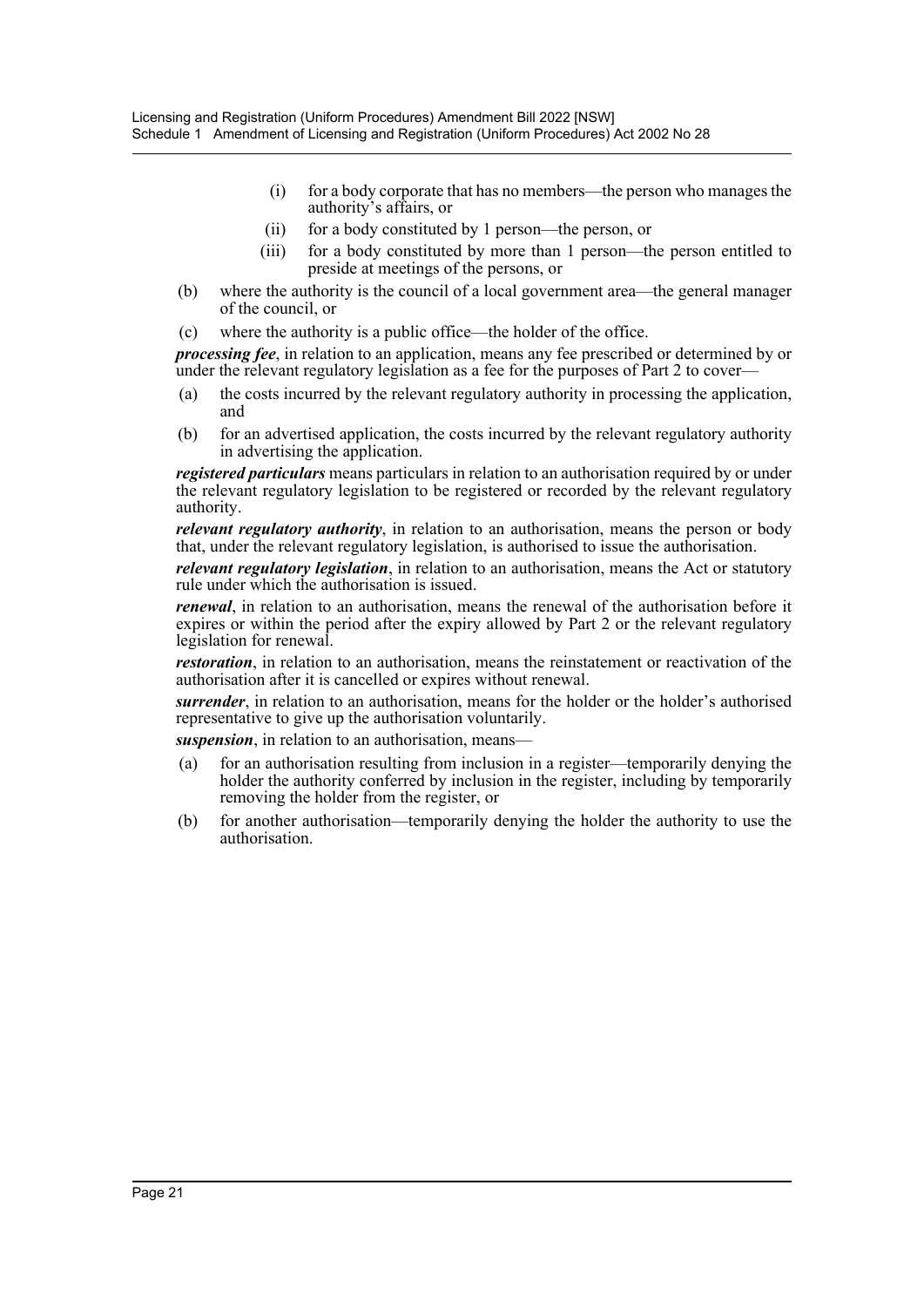# <span id="page-22-0"></span>**Schedule 2 Amendment of other legislation**

# **2.1 Architects Act 2003 No 89**

## **[1] Section 22 Application to registration of Licensing and Registration (Uniform Procedures) Act 2002**

Omit "Part 3 (other than section 39)" from section 22(2).

Insert instead "Part 2, other than section 11,".

# **[2] Section 22(2), note**

Omit the note.

## **[3] Section 22(3)**

Omit the subsection. Insert instead—

- (3) For the purpose of applying the applied Act, Part 2 to full registration and temporary registration under this Act—
	- (a) the applied Act, section 21 applies instead of section 20 in relation to registration, and

**Note—** Section 21 provides for certain information to be recorded in the Register and the issuing of certificates of registration.

(b) the requirement of the applied Act, section 28 for an authorisation administration fee to be paid to the relevant regulatory authority within 14 days after each anniversary of the date on which the authorisation document was issued is to be read as a requirement for the approved fee for annual registration to be paid in this way on or before 31 March in each year.

# **[4] Section 22(4)**

Omit "Part 3". Insert instead "Part 2".

# **[5] Section 25 Register of architects**

Omit "Part 3" from section 25(1). Insert instead "Part 2".

# **[6] Section 25, note**

Omit "49". Insert instead "21".

# **[7] Section 29 Change of particulars to be notified**

Omit "53" wherever occurring in section 29(1). Insert instead "31".

# **[8] Section 30 Evidentiary certificates**

Omit "section 55" from the note. Insert instead "section 32".

# **2.2 Architects Regulation 2017**

#### **Clause 5 Particulars to be recorded in Register**

Omit the note to clause 5(1). Insert instead—

**Note—** The Act, section 25(1) requires the Registrar to establish and maintain a register of architects (the *Register*) for the purposes of the Act, and for the purposes of the *Licensing and Registration (Uniform Procedures) Act 2002*, Part 2, as applied by the Act, section 22. The *Licensing and Registration (Uniform Procedures) Act 2002*,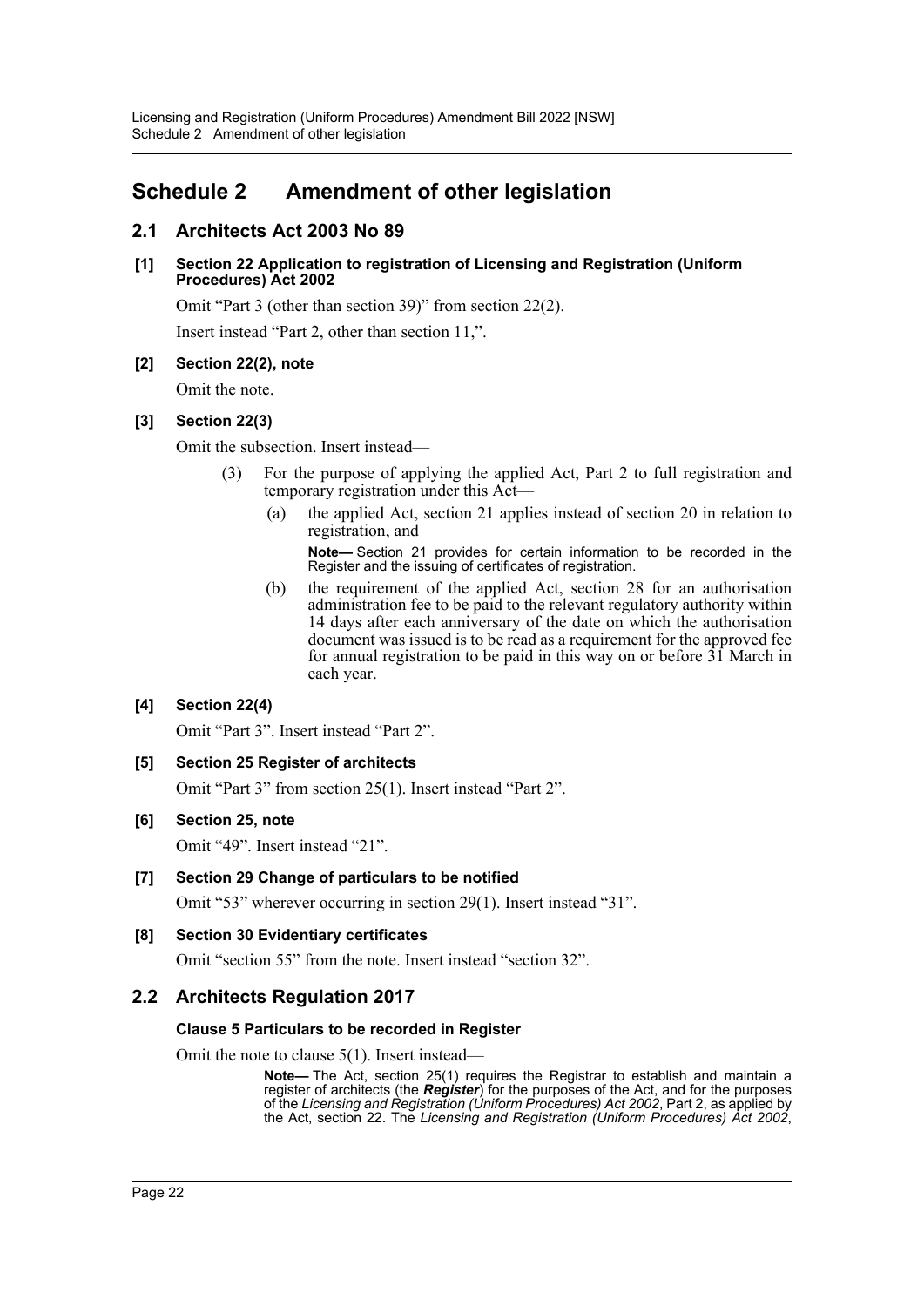section 21 requires certain particulars, which are additional to the particulars set out above, to be recorded in the Register.

# **2.3 Charitable Fundraising Act 1991 No 69**

#### **[1] Section 13A Application to authorities of Licensing and Registration (Uniform Procedures) Act 2002**

Omit section 13A(3)(a).

# **[2] Section 13A(3)**

Omit "14(3)" and "24(1)". Insert instead "15(3)" and "31(1)", respectively.

# **2.4 Commercial Agents and Private Inquiry Agents Act 2004 No 70**

#### **[1] Section 6 Application to master licences of Licensing and Registration (Uniform Procedures) Act 2002**

Omit section 6(3) and (4). Insert instead—

- (3) For the purpose of applying the applied Act, Part 2 to a master licence, an application for the granting of a master licence may only be made by an individual aged 18 years or more or a corporation.
- (4) A master licence is a fixed-term authorisation for the purposes of the applied Act, Part 2.

#### **[2] Section 12 Application to operator licences of Licensing and Registration (Uniform Procedures) Act 2002**

Omit section 12(3) and (4). Insert instead—

- (3) For the purpose of applying the applied Act, Part 2 to an operator licence, an application for the granting of an operator licence may only be made by an individual aged 18 years or more.
- (4) An operator licence is a fixed-term licence for the purposes of the applied Act, Part 2.

# **[3] Section 22 Evidentiary certificates**

Omit "26" from the note. Insert instead "32".

# **2.5 Commercial Agents and Private Inquiry Agents Regulation 2017**

# **[1] Clauses 6, 7 and 13**

Omit "12" wherever occurring in the notes. Insert instead "13".

**[2] Clause 11 Condition as to periodic updating of registered particulars** Omit "24". Insert instead "31".

# **[3] Clause 17 Condition as to collection of licence**

Omit "3" from clause 17(3). Insert instead "6".

# **[4] Clause 17, note**

Omit "22". Insert instead "27".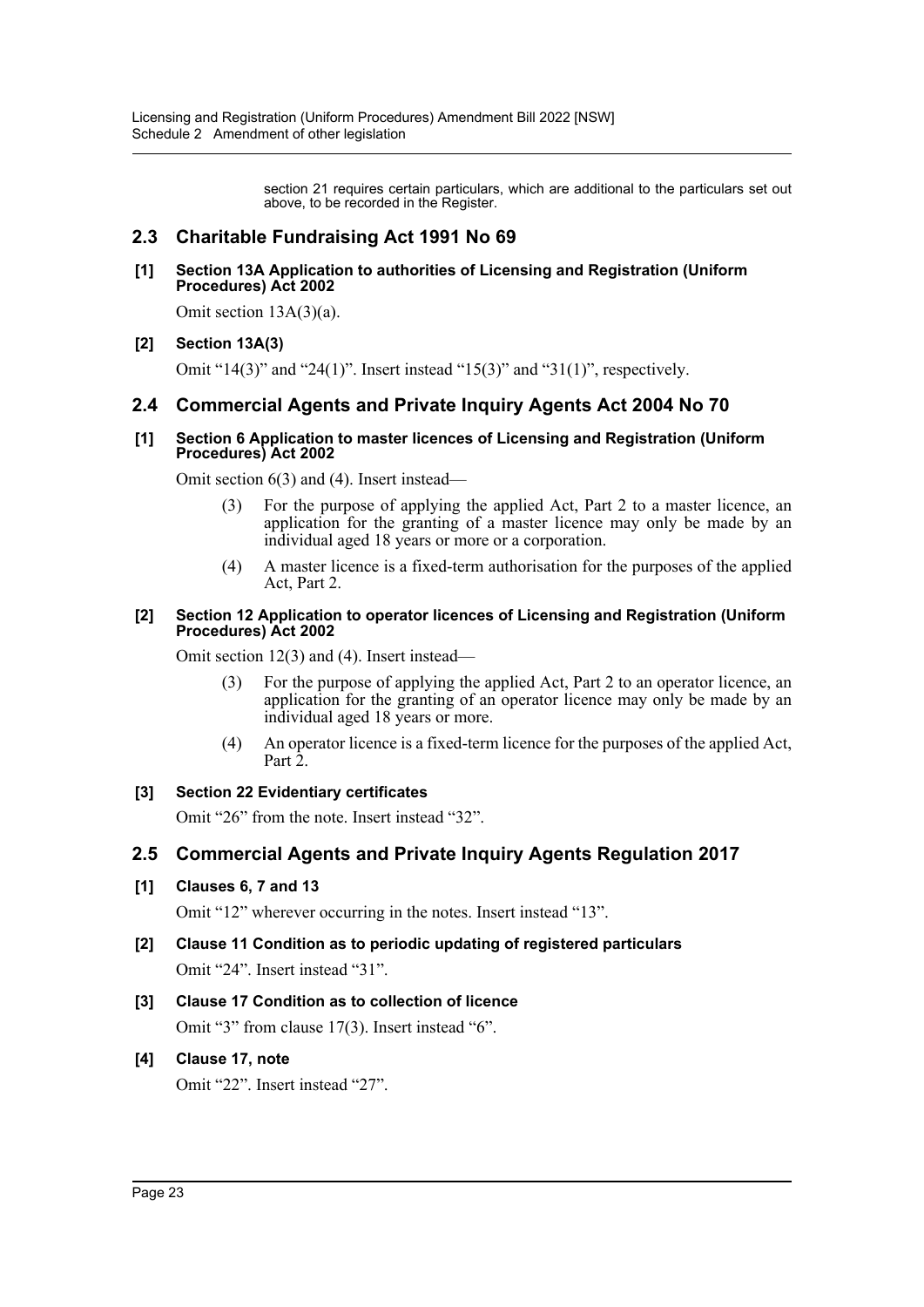## **[5] Clause 18 Condition as to periodic updating of registered particulars**

Omit "24" from clause 18(1). Insert instead "31".

# **2.6 Community Gaming Act 2018 No 60**

#### **Section 11 Authorities to conduct gaming activities**

Omit the note to section 11(9). Insert instead—

**Note—** The effect of amending the Schedule is to apply uniform authorisation provisions under the *Licensing and Registration (Uniform Procedures) Act 2002*. The application of the provisions may be varied by regulation under this Act—see the *Licensing and Registration (Uniform Procedures) Act 2002*, section 6.

# **2.7 Community Gaming Regulation 2020**

#### **[1] Clause 17 Amendment of Licensing and Registration (Uniform Procedures) Act 2002 No 28**

Omit clause 17(2)(a).

#### **[2] Clause 17(2)(b)**

Omit "10(1), 15 and 18". Insert instead "11(1) and 18".

#### **[3] Clause 17(2)(c)**

Omit "14(3)". Insert instead "15(3)".

#### **[4] Clause 51 Fees**

Omit the note. Insert instead—

**Note—** This amount is consequently a processing fee for the purposes of the *Licensing and Registration (Uniform Procedures) Act 2002*, Part 2. If an application is refused or withdrawn, the applicant is entitled to a refund of all fees paid, other than the processing fee—see the *Licensing and Registration (Uniform Procedures) Act 2002*, section 27.

# **2.8 Conveyancers Licensing Act 2003 No 3**

#### **[1] Section 11 Application to licences of Licensing and Registration (Uniform Procedures) Act 2002**

Omit "10" from section 11(2). Insert instead "11".

#### **[2] Section 11(3) and (4)**

Omit the subsections. Insert instead—

- (3) For the purpose of applying the applied Act, Part 2 to a licence—
	- (a) the Secretary is taken to be the relevant regulatory authority, and
	- (b) the reference to 12 weeks in the applied Act, section  $10(1)$  is to be read as a reference to 4 weeks, and
	- (c) the reference to 28 days in the applied Act, section  $17(1)(a)$ , about the period within which an application must be determined, is to be read as a reference to 8 weeks, and
	- (d) the following provisions of the applied Act have no effect—
		- (i) section  $22(1)$  and  $(4)$ ,
		- (ii) Part 2, Division 4,
		- (iii) section 28, and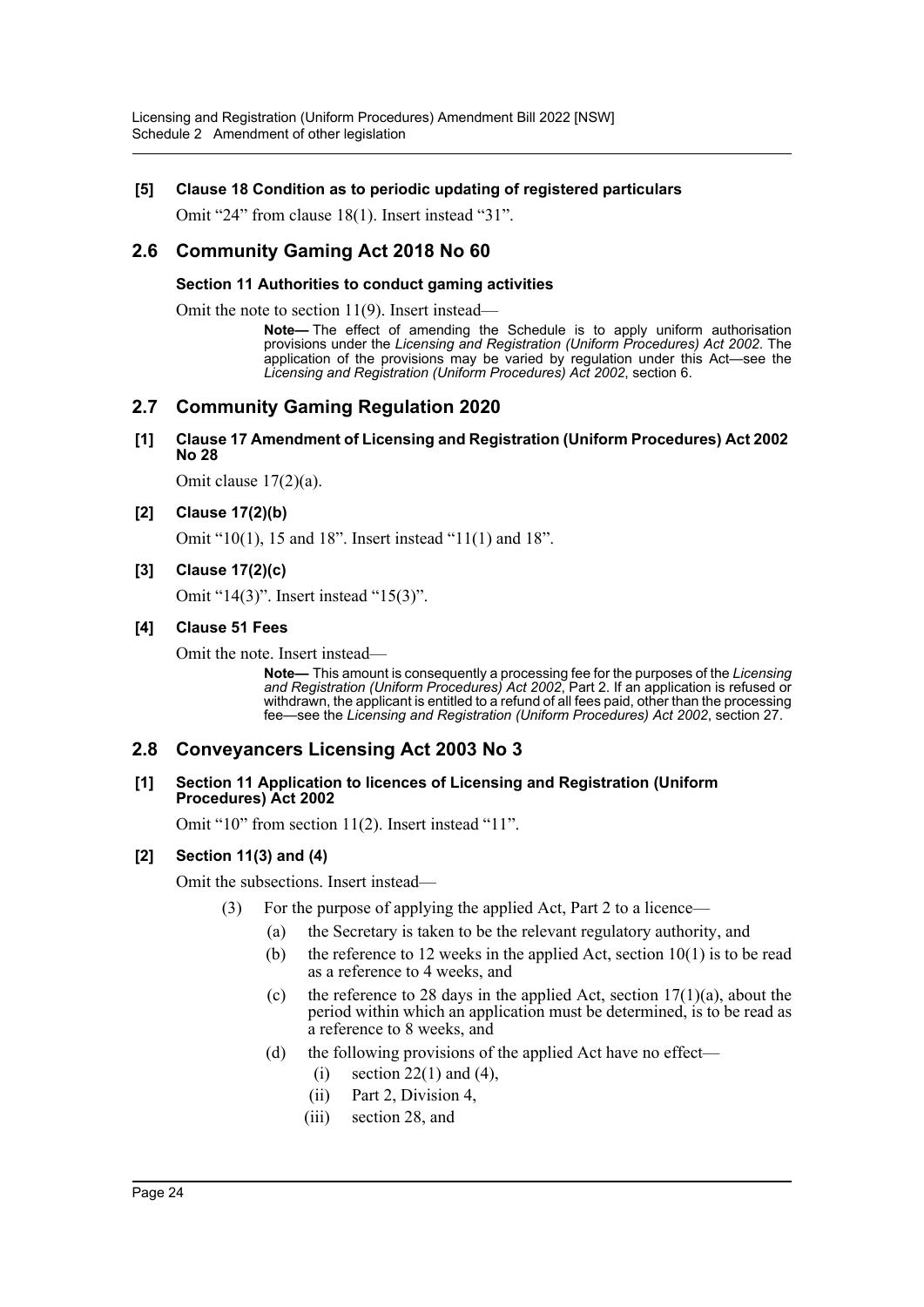- (e) the reference to 14 days in the applied Act, section  $31(1)$ , about the period within which changed particulars must be notified, is to be read as a reference to 7 days, and
- (f) a licence is not transferable.
- (4) A licence is taken to be a fixed-term authorisation for the purposes of the applied Act, Part 2.

# **2.9 Conveyancers Licensing Regulation 2021**

## **Clause 5 Fees for licence—the Act, s 12(1)**

Omit the note to clause 5(2). Insert instead—

**Note—** This amount is consequently a processing fee for the purposes of the *Licensing and Registration (Uniform Procedures) Act 2002*, Part 2. If an application is refused or withdrawn, the applicant is entitled to a refund of all fees paid, other than the processing fee—see the *Licensing and Registration (Uniform Procedures) Act 2002*, section 27.

# **2.10 Design and Building Practitioners Regulation 2021**

**Clause 42 Certificates of registration may be issued in digital or physical form**

Omit the clause.

# **2.11 Explosives Act 2003 No 39**

**[1] Section 12 Application to licences of Licensing and Registration (Uniform Procedures) Act 2002**

Omit "10" from section 12(1). Insert instead "11".

# **[2] Section 12(2)**

Omit the subsection. Insert instead—

(2) For the purpose of applying the applied Act, Part 2 to a licence, the licence may be transferred under the applied Act.

# **2.12 Fair Trading Act 1987 No 68**

#### **Schedule 6 Provisions consequent on enactment of Fair Trading Amendment (Commercial Agents) Act 2016 No 52**

Omit "10" from clause 6. Insert instead "11".

# **2.13 Fair Trading Amendment (Commercial Agents) Act 2016 No 52**

#### **Schedule 1 Amendment of Fair Trading Act 1987 No 68**

Omit proposed section 60E(4) from Schedule 1[1]. Insert instead—

- (4) For the purpose of applying the Licensing Act, Part 2 to a commercial agent licence—
	- (a) the licence may not be transferred under the Licensing Act, and
	- (b) the reference to 12 weeks in the Licensing Act, section  $10(1)$  is to be read as a reference to 6 weeks, and
	- (c) the reference to 14 days in the Licensing Act, section  $31(1)$ , about the period within which changed particulars must be notified, is to be read as a reference to 7 days, and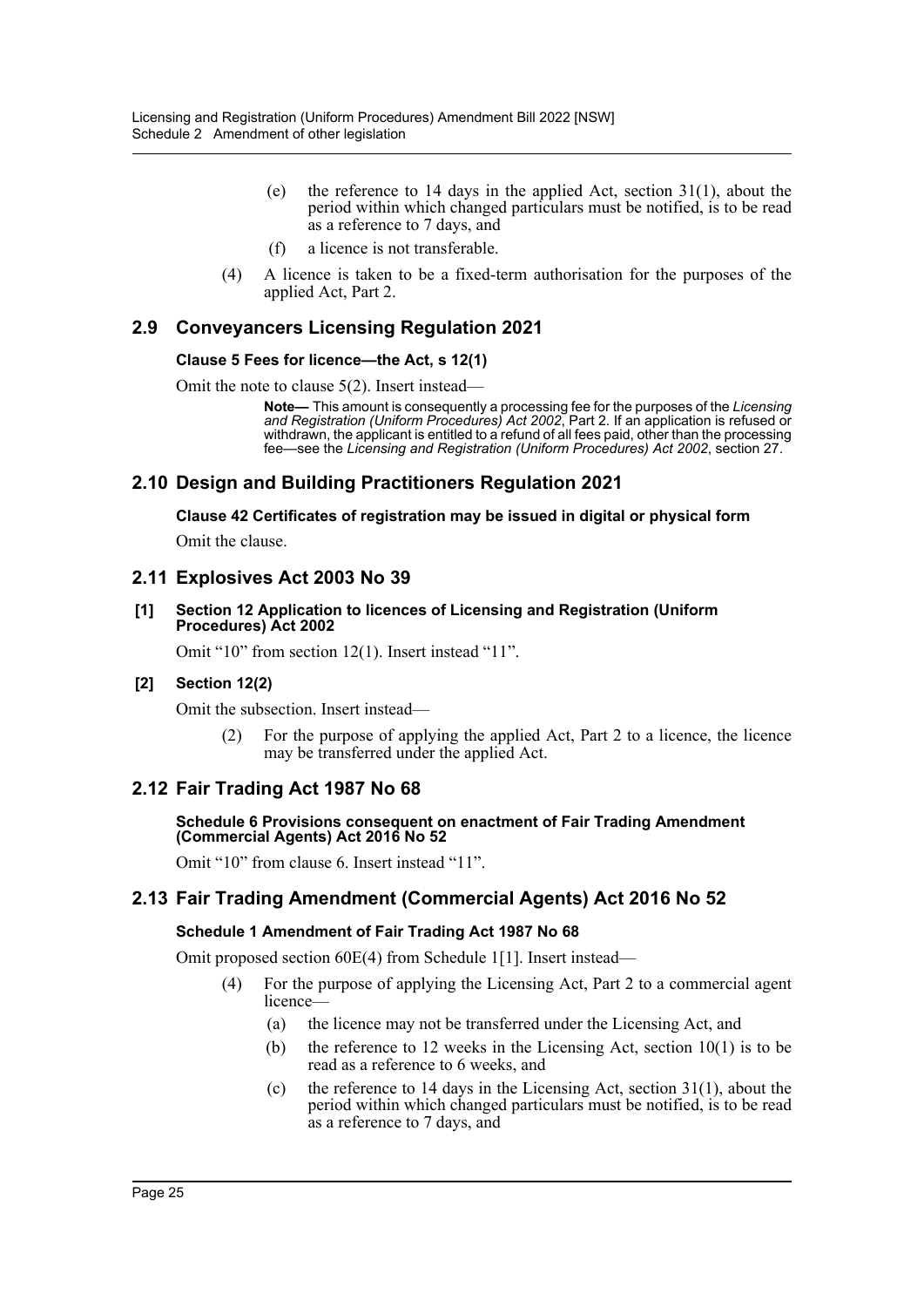- (d) the licence may be granted subject to the conditions the Secretary thinks fit and the Secretary may subsequently impose, vary or revoke conditions at any time, and
- (e) the licence is subject to a restriction order made under this Part against the holder of the licence.

# **2.14 Home Building Act 1989 No 147**

#### **[1] Section 19 Application to contractor licences of Licensing and Registration (Uniform Procedures) Act 2002**

Omit "10" from section 19(2). Insert instead "11".

#### **[2] Section 19(3)**

Omit the subsection. Insert instead—

- (3) For the purpose of applying the applied Act, Part 2 to a contractor licence—
	- (a) the reference to 12 weeks in the applied Act, section  $10(1)$  is to be read as a reference to 6 weeks, and
	- (b) the applied Act, Part 2, Division 4 has no effect, and
	- (c) the reference to 14 days in the applied Act, section  $31(1)$ , about the period within which changed particulars must be notified, is to be read as a reference to 7 days.

#### **[3] Section 20 Issue of contractor licences**

Omit "6" from the note to section 20(1). Insert instead "7".

#### **[4] Section 24 Application to tradesperson and supervisor certificates of Licensing and Registration (Uniform Procedures) Act 2002**

Omit "10" from section 24(2). Insert instead "11".

#### **[5] Section 24(3)**

Omit the subsection. Insert instead—

- (3) For the purpose of applying the applied Act, Part 2 to a tradesperson certificate or supervisor certificate—
	- (a) the reference to 12 weeks in the applied Act, section  $10(1)$  is to be read as a reference to 6 weeks, and
	- (b) the applied Act, Part 2, Division 4 has no effect, and
	- (c) the reference to 14 days in the applied Act, section  $31(1)$ , about the period within which changed particulars must be notified, is to be read as a reference to 7 days.

#### **[6] Section 30 Application to owner-builder permits of Licensing and Registration (Uniform Procedures) Act 2002**

Omit section 30(3). Insert instead—

(3) For the purpose of applying the applied Act, Part 2 to an owner-builder permit, the reference to  $14$  days in the applied Act, section  $31(1)$ , about the period within which changed particulars must be notified, is to be read as a reference to 7 days.

#### **[7] Schedule 3 Conditions of authorities**

Omit "24(1)" wherever occurring in the notes to clauses 2–5. Insert instead "31(1)".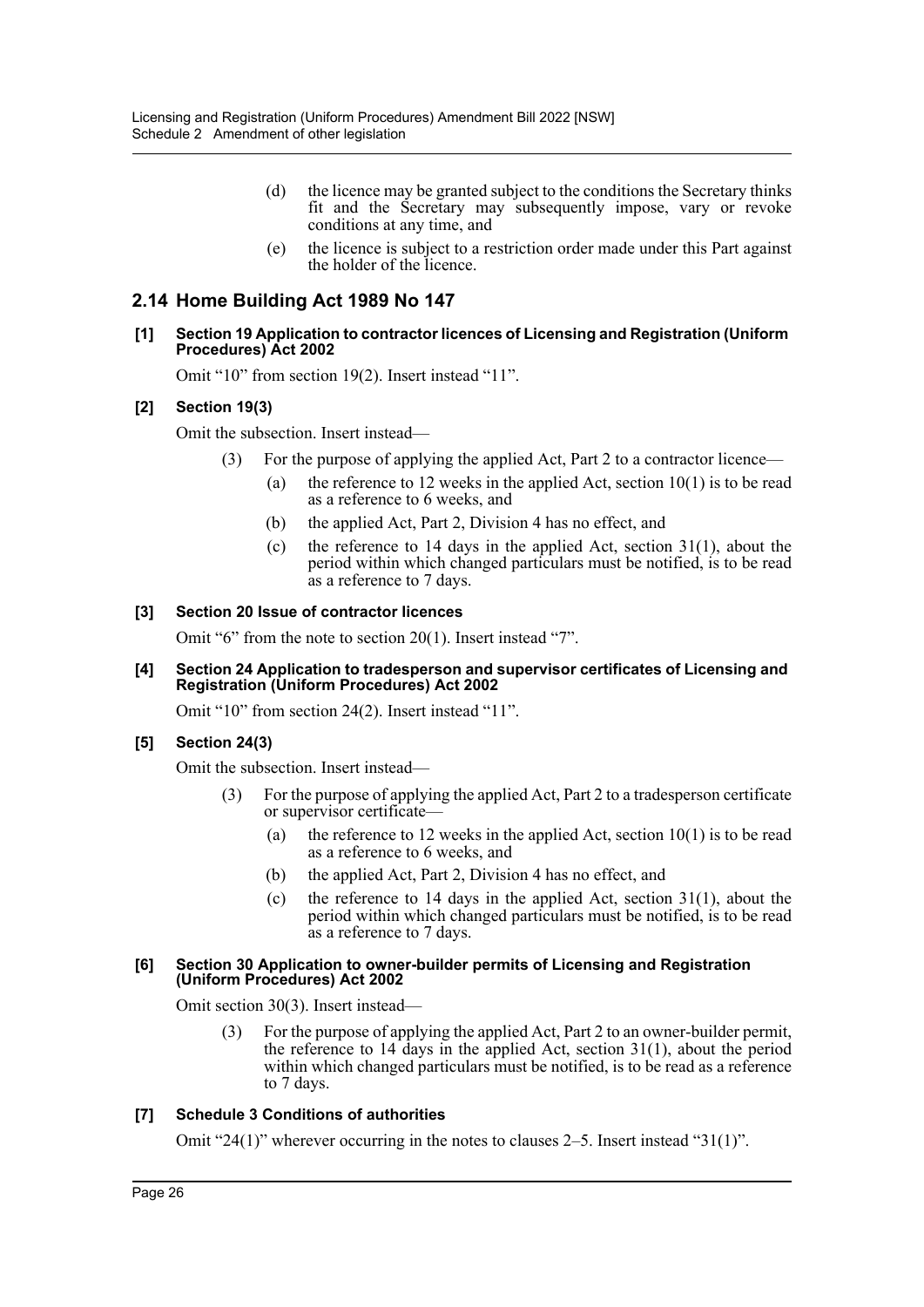# **2.15 Home Building Regulation 2014**

- **[1] Clause 18A Authorities may also be issued in digital form** Omit the clause.
- **[2] Clause 22 Modification of Part 2 of Licensing and Registration (Uniform Procedures) Act 2002**

Omit "9 and 10" from clause 22(a). Insert instead "10 and 11".

## **[3] Clause 22(b)**

Omit "14(1)" and "licensing". Insert instead "15(1)" and "regulatory", respectively.

## **[4] Clause 22(c) and (d)**

Omit "21", "21(2)" and "22(8) wherever occurring.

Insert instead "22", "22(2)" and "22(8)", respectively.

#### **[5] Clause 66 Application fees**

Omit the note to clause 66(3). Insert instead—

**Note—** This amount is consequently a processing fee for the purposes of the *Licensing and Registration (Uniform Procedures) Act 2002*, Part 2. If an application is refused or withdrawn, the applicant is entitled to a refund of all fees paid, other than the processing fee—see the *Licensing and Registration (Uniform Procedures) Act 2002*, section 27.

#### **[6] Clause 68 Modification of Part 2 of Licensing and Registration (Uniform Procedures) Act 2002**

Omit "sections 24(2) and 25 of that Act do". Insert instead "section 28 of the Act does".

# **2.16 Motor Dealers and Repairers Act 2013 No 107**

#### **[1] Section 21 Application to licences of Licensing and Registration (Uniform Procedures) Act 2002**

Omit "10" from section 21(1). Insert instead "11".

#### **[2] Section 21(2)**

Omit the subsection. Insert instead—

(2) The Licensing Act, Part 2, Division 4 has no effect.

# **[3] Section 25 Grounds for refusal—licences other than tradespersons' certificates**

Omit the note to the section.

# **2.17 Motor Dealers and Repairers Regulation 2014**

#### **Clause 8 Fees**

Omit the note to clause 8(3). Insert instead—

**Note—** This amount is consequently a processing fee for the purposes of the *Licensing and Registration (Uniform Procedures) Act 2002*, Part 2. If an application is refused or withdrawn, the applicant is entitled to a refund of all fees paid, other than the processing fee—see the *Licensing and Registration (Uniform Procedures) Act 2002*, section 27.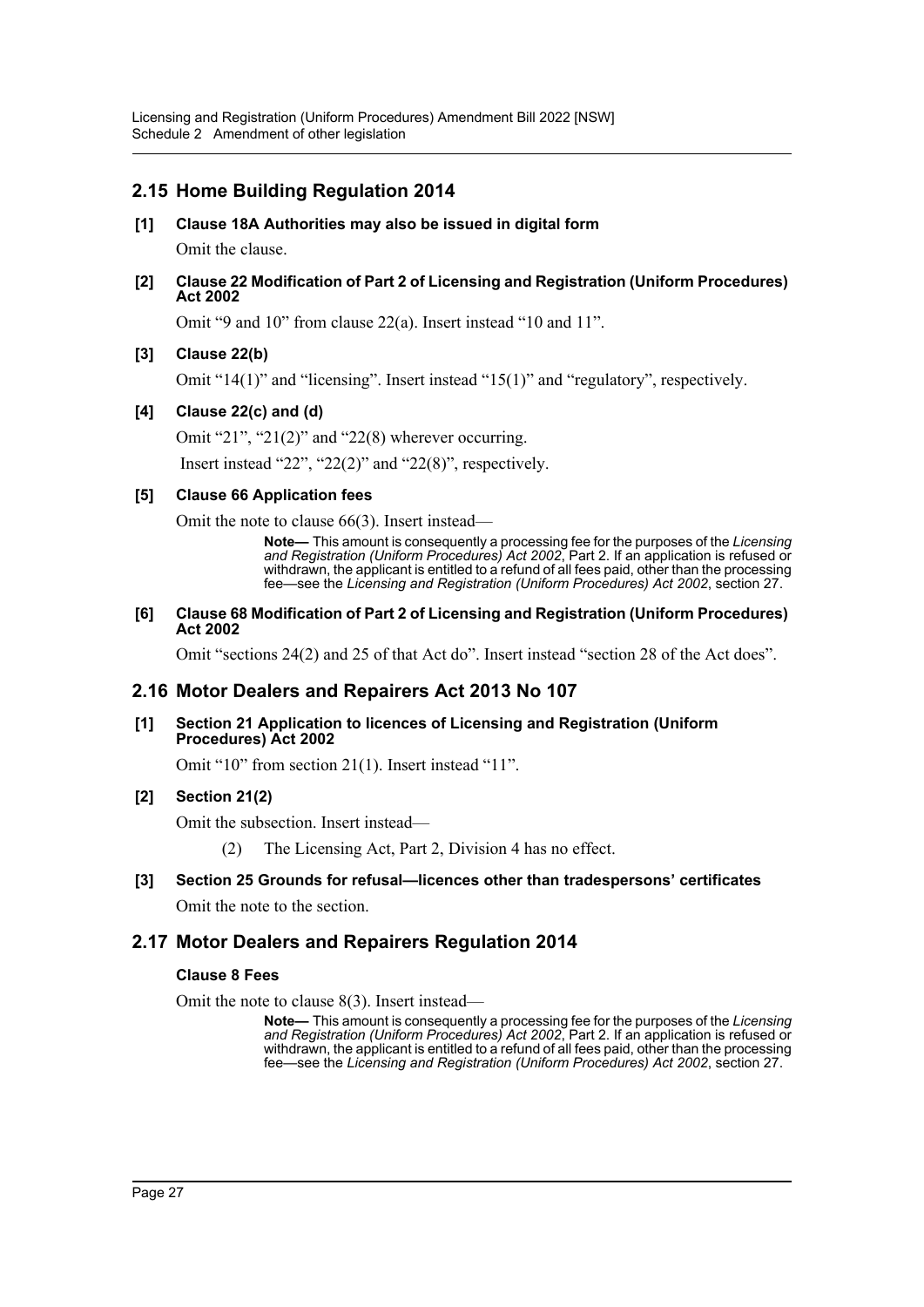# **2.18 Pawnbrokers and Second-hand Dealers Act 1996 No 13**

#### **[1] Section 9 Application to licences of Licensing and Registration (Uniform Procedures) Act 2002**

Omit "10" from section 9(2). Insert instead "11".

# **[2] Section 9(3)**

Omit the subsection. Insert instead—

(3) The applied Act, Part 2, Division 4 has no effect.

# **2.19 Property and Stock Agents Act 2002 No 66**

**[1] Section 17 Application of Licensing and Registration (Uniform Procedures) Act 2002** Omit "10" from section 17(2). Insert instead "11".

# **[2] Section 17(3)**

Omit the subsection. Insert instead—

- (3) For the purpose of applying the applied Act, Part 2 to a licence or certificate of registration—
	- (a) the Secretary is taken to be the relevant regulatory authority, and
	- (b) the licence or certificate of registration may not be transferred, and
	- (c) for a licence—the reference to 12 weeks in the applied Act, section 10(1) is to be read as a reference to 6 weeks, and
	- (d) the applied Act, section 10 does not have effect in relation to a certificate of registration, and
	- (e) the following provisions of the applied Act do not have effect in relation to a licence or certificate of registration—
		- $(i)$  section 22(4),
		- (ii) Part 2, Division 4, and
	- (f) the reference to 14 days in the applied Act, section 31(1), about the period within which changed particulars must be notified, is to be read as a reference to 7 days.

# **2.20 Property and Stock Agents Regulation 2014**

#### **Clause 53 Fees and Compensation Fund contributions**

Omit the note to clause 53(3). Insert instead—

**Note—** This amount is consequently a processing fee for the purposes of the *Licensing and Registration (Uniform Procedures) Act 2002*, Part 2. If an application is refused or withdrawn, the applicant is entitled to a refund of all fees paid, other than the processing fee—see the *Licensing and Registration (Uniform Procedures) Act 2002*, section 27.

# **2.21 Surveying and Spatial Information Act 2002 No 83**

#### **[1] Section 10 Application to registration of Licensing and Registration (Uniform Procedures) Act 2002**

Omit "Part 3" wherever occurring in section 10(2)–(5). Insert instead "Part 2".

#### **[2] Section 10(3)(b)**

Omit the paragraph.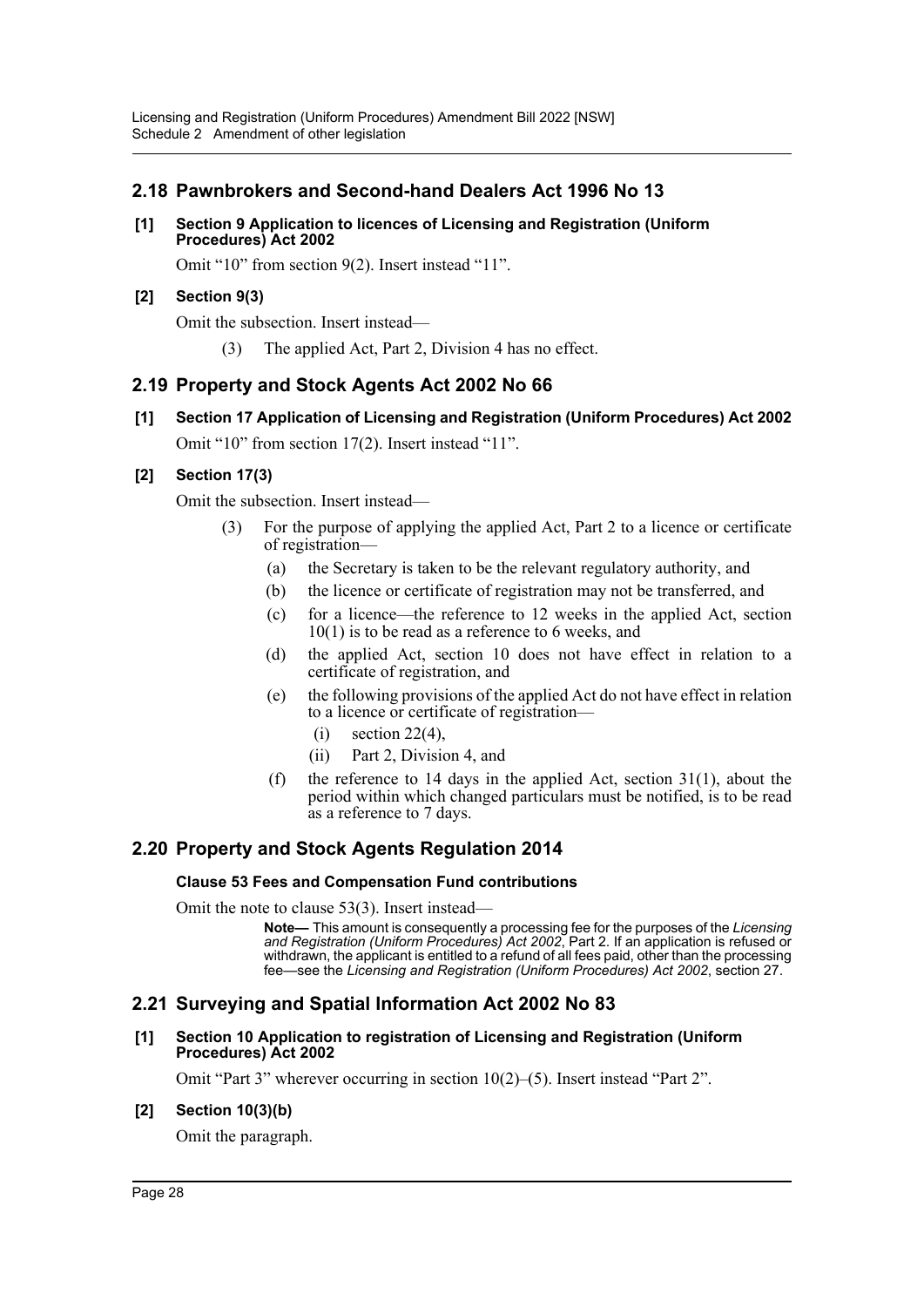# **[3] Section 10(3)**

Omit "46(1)" and "48(1)". Insert instead "17(1)(a)"and "19(1)", respectively.

# **[4] Section 10(3)(e) and (f)**

Omit section 10(3)(e) and (f). Insert instead—

(e) the applied Act, section 21 applies instead of section 20 in relation to registration, and

**Note—** Section 21 provides for certain information to be recorded in the Register and the issuing of certificates of registration.

(f) the requirement of the applied Act, section 28 for an authorisation administration fee to be paid to the relevant regulatory authority within 14 days after each anniversary of the date on which the authorisation document was issued is to be read as a requirement for the approved fee for annual registration to be paid in this way on or before 31 August in each year.

# **[5] Section 10(4)**

Omit "continuing registration". Insert instead "continuing authorisation".

## **[6] Section 15 Register of surveyors**

Omit "Part 3" from section 15(1). Insert instead "Part 2".

## **[7] Section 15, note**

Omit "49". Insert instead "21".

## **[8] Section 16 Evidentiary certificates**

Omit "section 55" from the note. Insert instead "section 32".

# **2.22 Surveying and Spatial Information Regulation 2017**

**[1] Clause 81 Provision of further information and supporting evidence** Omit "43(1)". Insert instead "15".

# **[2] Clause 84 Register of surveyors**

Omit "49(1)". Insert instead "21(2)".

**[3] Clause 85 Certificates of meritorious service** Omit "50(7)". Insert instead "22(7)".

# **2.23 Tow Truck Industry Regulation 2020**

# **Clause 87 Application fees**

Omit the note.

# **2.24 Veterinary Practice Act 2003 No 87**

**[1] Section 17 Application to registration of Licensing and Registration (Uniform Procedures) Act 2002** 

Omit "Part 3" wherever occurring in section 17(2), (3) and (5). Insert instead "Part 2".